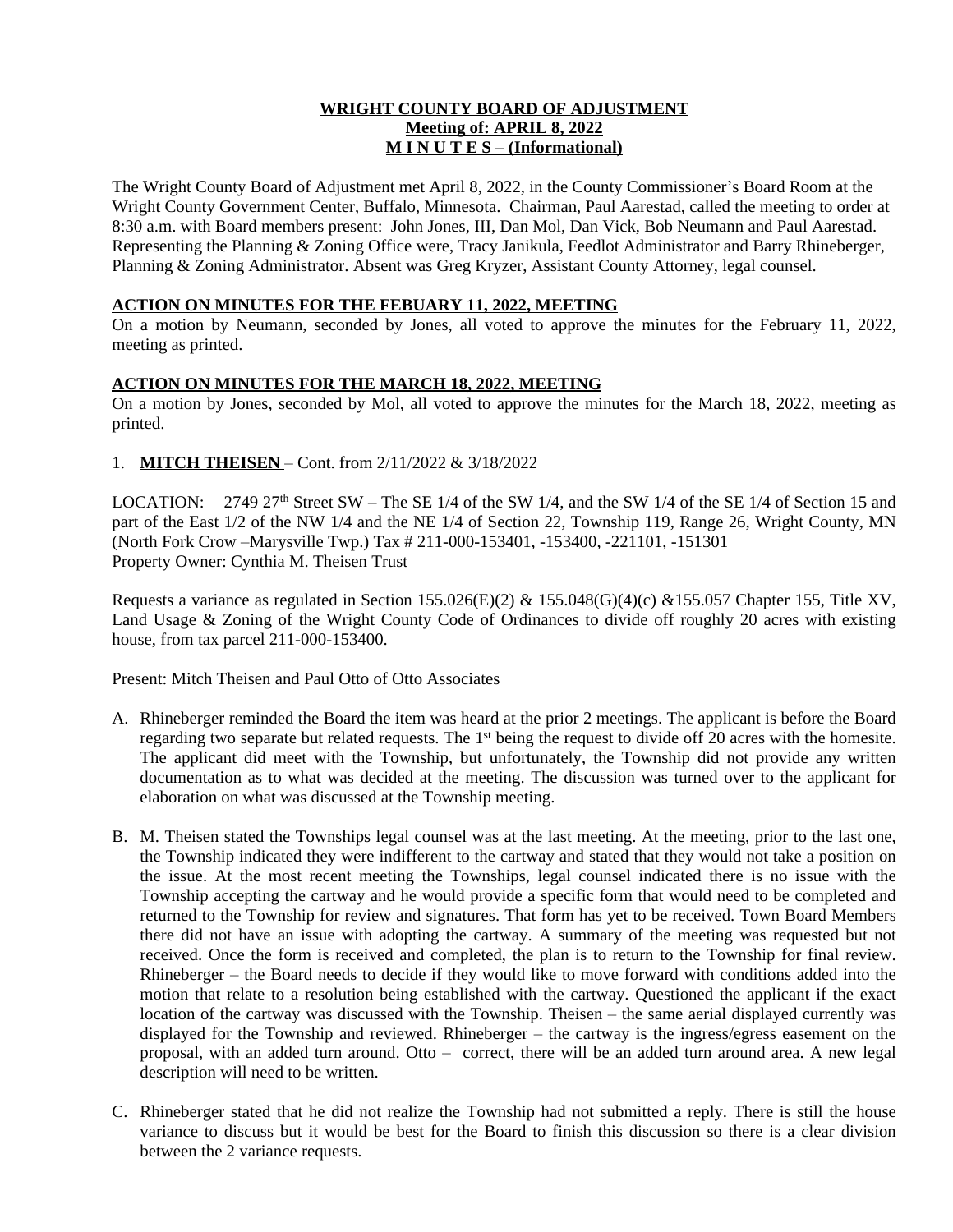- D. Vick turnaround was a concern, that appears to be addressed. Does not like the idea of a cartway but with the turnaround feels better with the plan. Jones – agrees with comments from Vick.
- E. Mol voiced concern making a decision with no paperwork from the Township. Does not want to make a motion at this meeting that could cause issues for the applicant with the Township. Trusts what is being said by the applicant, but no documentation is a concern. Regarding the cartway and access, would like to see both cartways, at the north end of the lot, meet up. Rhineberger – that will automatically occur. The actual Township road does not touch this property. The new cartway will not touch a designated public road, it will only touch the existing legal cartway. Aerial map was displayed with cartways reviewed. Mol – would like to make sure the north and west cartway do touch, which would address future development.
- F. Neumann concern with the north cartway. If the 20-acre parcel is approved will the other parcels be land locked? Theisen – will own the property to the north and east, and basically everything but the area around the existing house site. Rhineberger – the division will require a survey and Deed Restriction which states the remainder parcels must remain owned in common. Any additional divisions would need to come before the Board for approval. This would establish a usable area for access into the parcels. Neumann questioned if the parcels to the east have entitlements. Rhineberger – that research will be part of the Deed Restriction. Any future divisions would be heard by the Board. Because of the amount of wetland and disturbed soils there are most likely very few buildable sites. Neumann – that is the concern. With only a few buildable sites will all of the entitlements cluster by the cartways. Theisen – plan is to build a single home with no plans to divide for more housesits. Otto – property is limited with the amount of wetlands and the mining operation. There are maybe 1 or 2 buildable sites. Anything disturbed cannot have a Type 1 septic system and the County does not tend to allow new homes on any other type of system. Would most likely see 1 or 2 home sites or possibly sell off the entitlements. Do not foresee a Planned Unit Development with the amount of wetlands and disturbed soils.
- G. Aarestad was not at the last meeting and did not make the site visit. Has the road width, type or minimum specifications been determined? Rhineberger – the Township will decide road standards. Otto – required cartway width is 33 feet. Rhineberger – what will be the designated cartway is already a decent road used with the mining operation and already handles heavy trucks. Aarestad – hearing from the other members they are looking to continue until the next meeting to allow time for the Township and applicant to complete necessary paperwork.
- H. Mol moved to continue the hearing to May 6, 2022, to allow time for an official response from the Township to be received. Vick seconded the motion.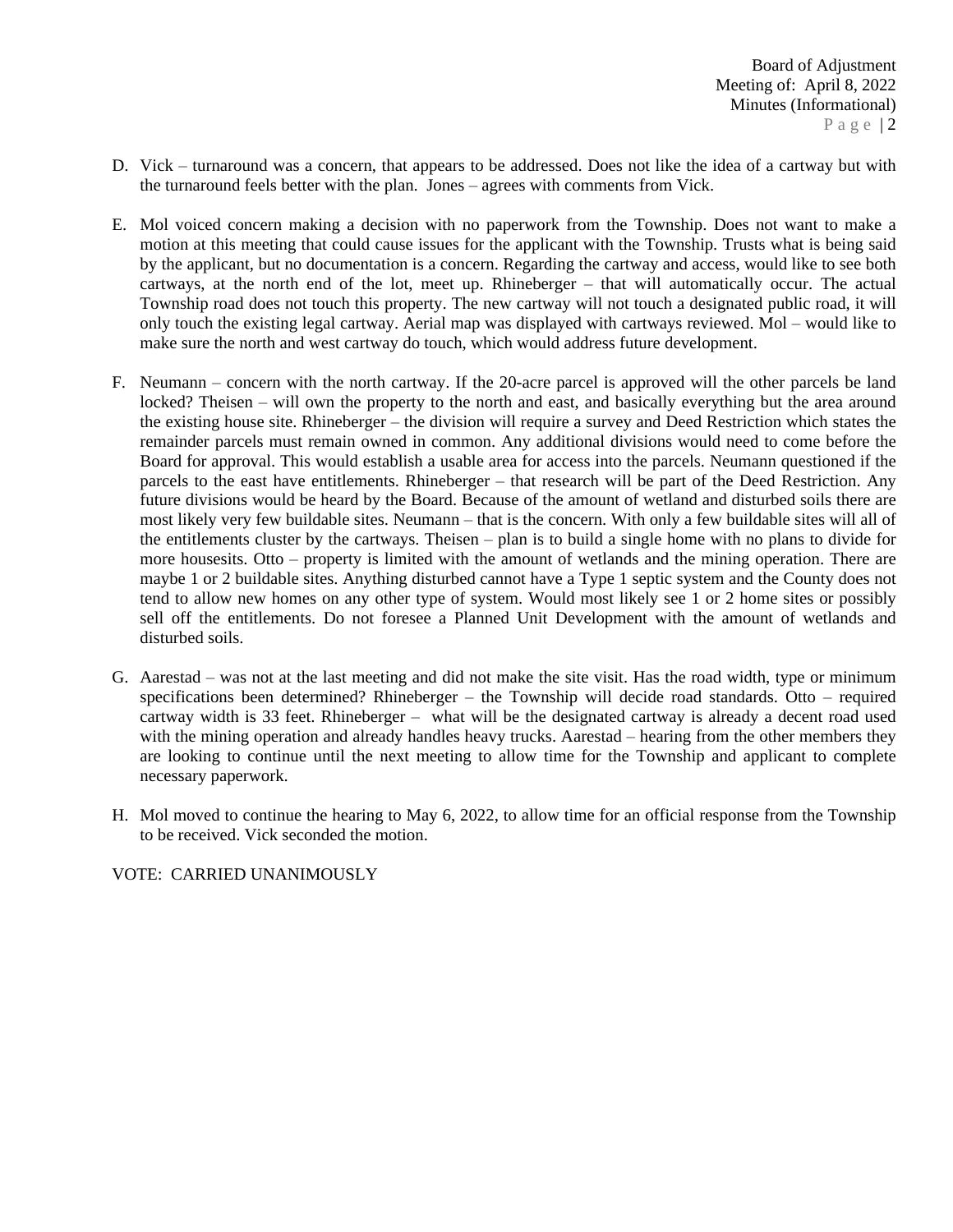## 2. **MITCH THEISEN** – Cont. from 3/18/2022

LOCATION: 2749 27<sup>th</sup> Street SW – The SE 1/4 of the SW 1/4, and the SW 1/4 of the SE 1/4 of Section 15, Tax # 211-000-153400, and the NE 1/4 of the NW 1/4, and the NW 1/4 of the NE 1/4 of Section 22, Tax #211-000- 221101, Township 119, Range 26, Wright County, MN (North Fork Crow –Marysville Twp.). Property Owner: Cynthia M. Theisen Trust

Requests a variance as regulated in Section 155.026(E)(2), 155.048, 155.057(D)(1) & 155.057 (E)(2)(a), Chapter 155, of Title XV, Land Usage & Zoning of the Wright County Code of Ordinances to build a new dwelling 170.2' and pool 141.2' from the Ordinary Highwater Mark of a Transition River.

Present: Mitch Theisen and Paul Otto of Otto Associates

- A. Rhineberger displayed the aerial photo. Reminded the Board this variance for the house placement is in conjunction with the division and access, that was just discussed. The Board was able to do a site visit. Request is for a setback of 153 ft. for the pool and 170 ft. setback for the house on a Transition River, which requires a 200 ft. setback. There was some past discussion on it at the past meeting. The proposed house location with topography, was displayed. Survey shows location of the house on top of knoll with steep slopes going down to south and north. Septic location is to the east in an area left undisturbed. The setback variance is related to the river changing course and moving closer to the preserved house site. If the river had not changed course a variance would not be needed, the site would be roughly 1,000 ft from the river. This is one of the variance justification reasons the applicant has mentioned. House plans are for a slab on grade. Both the house and pool meet the bluff setback requirements.
- B. Otto the basis for the variance is because the river moved. Historic photos of the mining operation and river progression were displayed. The mining operation was property owner forced but the movement of the river was not. The house site was planned out and would have meet the setbacks if the river did not move. Rhineberger – displayed a photo of the river channel in 1991 while explaining how the river moved. Theisen – area now a river was previously farmed for hay.
- C. Jones question if in front of the house site there is a regularly used canoe route. Theisen yes, but most people stop near this area because of the marshland. Humphry Park is about ½ mile upriver and where people tend to exit. Most people access at the old bridge or County Road 8. Rhineberger – this is a designated canoe route. The canoe route goes all the way into Rockford, with several access areas and parks along the river. Jones – at the site could see that it might be years until the river decides its path. If the applicant is okay with the house location, related to the river, and the Township approves than he does not see an issue with the request.
- D. Mol questioned if there is any way to gain some distance with the pool setback. Any little bit that can be gained would be an advantage. Going down to the river it is evident that something will eventually need to be done with the bank eroding. You can see the bank is changing and the river is moving. Agrees that the river changing direction did create a hardship. With the plans made years ago and mother nature changing the river he does understand the hardship but would still like to see it moved back. The mining operation does limit the location of the house and pool but would like to see if they can be moved back. Would like to see all of the water drained to the back field. Theisen –will be directing water to the north.
- E. Neumann stated he does not agree with the last two members comments. Does not agree with a variance request for brand new construction on a parcel well over 80 acres. There are variance requests on small lake lots, where there is nowhere else to build because of the road, neighbors, and lake. This is a large piece of property and there is no reason brand new construction cannot meet the setbacks.
- F. Aarestad did not make the site visit. Likes that the site is a slab home with the direction of the water draining to the north. Shares the concern about the location and would like to see the pool moved back. Has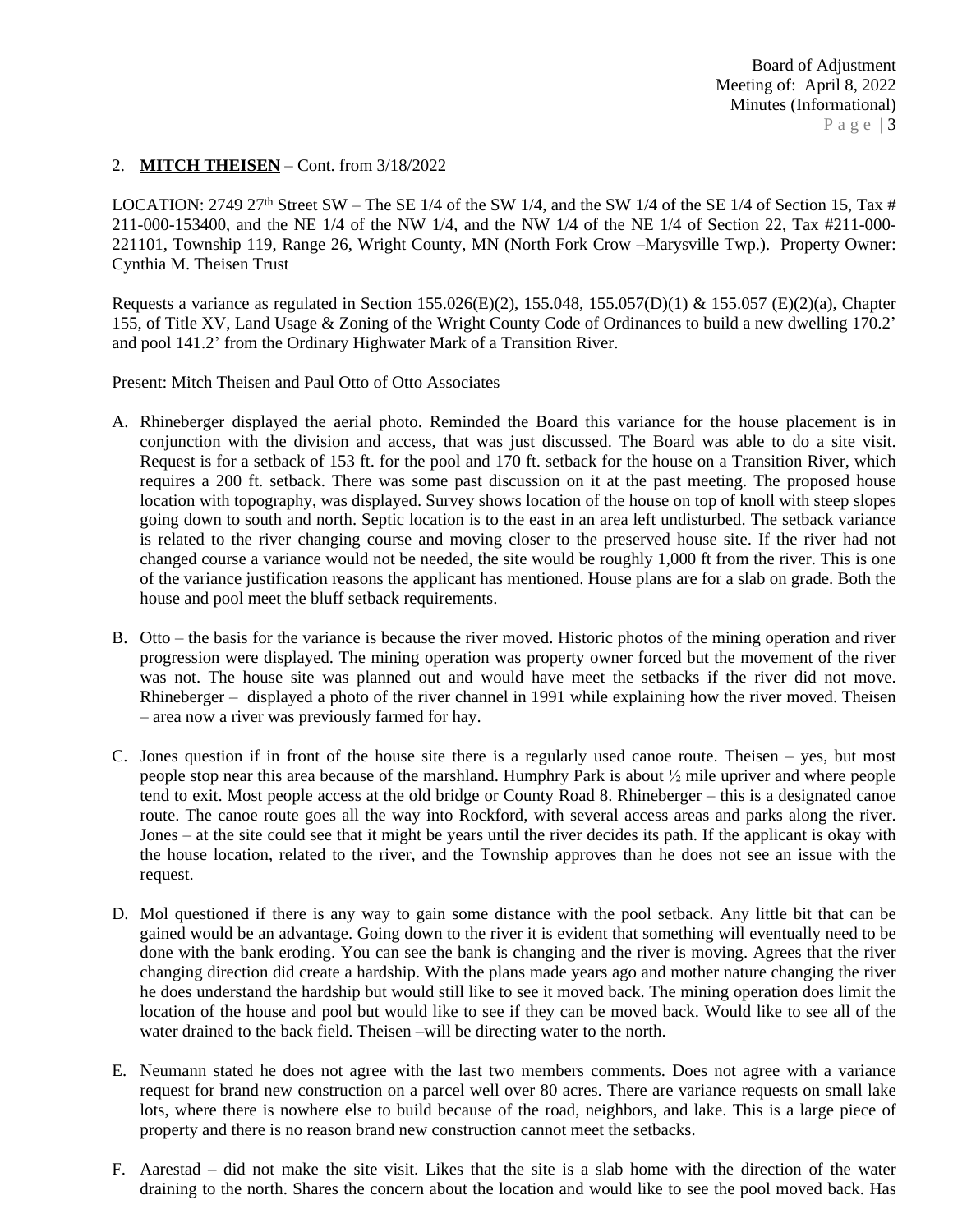canoed the river and it is a beautiful location. Over time has seen the river change course. Board member Neumann has a good point regarding the size of the parcel and working more with the required setbacks. Two ways to define hardship. First would be how the homesite was originally planned and laid out. Second would be the hardship pointed out by Mr. Neumann related to the size of the parcel and buildable area. Would be willing to consider if the homesite location can be moved back some to provide more of a buffer from the sandy bank and erosion.

- G. Vick feels there is too much hill that could erode and is concerned with the location of the house. The river has already shown it will change course. Would prefer to see the entire site pushed back from the river as far as it can go. Feels comfortable at roughly 175 ft. from the river. Rhineberger – is that to the pool or the house? Vick – everything should be moved back, turn the house and 10-15 feet could be gained. Rhineberger – what if they just move the pool, than only talking 5' movement with the house, is that a big deal. They can still have the pool it just needs to move to a new location. If you start to take off the top, you have to be careful of bluff excavation. Would not want to drop much more because that would get into elevations in that bluff impact zone. Vick – does not want to put an exact number on the setback limit but would like to see the entire site moved back. Otto – right now can't go lower. Technically, will be grading into the bluff impact zone. Will be grading at 2% from bluff back to house and pool. If the house is moved back, they will have to raise the home to maintain the slope. Vick – can it be turned? Otto – that would be up to the applicant. The house is where it is proposed to take advantage of the river channel view. The Board needs to provide direction on what they are looking for, with details, so proper plans can be drawn. Vick – feels a hardship is that the other location is a long distance from the road.
- H. Mol questioned how many areas are there that have not been disturbed and can support a septic system. Theisen – believes there is 1 that is really close to the existing building. Otherwise, it would have to be down in a field that is about 4 times the distance back and the driveway would be extremely long. Aerial photo was displayed, and potential locations were reviewed. Mol – the location at the back of the lot appears to be in a mined location, if meeting the 200' setback. Theisen – the thought was that this one location was saved as an ideal location for a house site and the river moved, which created the setback issues. Rhineberger – the septic system is the only item that can't go in disturbed soils. As long as the house is within a reasonable distance to undisturbed soils the house can go anywhere. The mining is no different than what they do on a normal house site with the dirt movement and grading. The unfortunate item is this is a river lot. Anywhere that meets the 200' river setback is going to be 10' below a spot previously mined, so you are not seeing the river and will be behind a 10' berm. As you move the house back you will drop off in elevation.
- I. Neumann does not want to plan the house. While at the site noticed a side on the north slope that would be the perfect location for a house with a tuck under garage or a walk out basement. Feels there is other acceptable sites to build a home and therefore will not approve a variance for anything on this size of property. Otto – appears there is another buildable area but if you look at contours it is actually 24' from the top of a hill, so 20' from house site to the bottom of the hill, this would be over a walkout or tuck under and would require a large amount of dirt moving. Does not see many tuck under garages anymore unless they absolutely have to. Theisen –a lot of gravel would need to be moved out of that area and make the area look worse. This would impact the view from the river for canoers and be more susceptible to flooding if the hill has to be brought down.
- J. Aarestad location of the pool is a concern. Feels the setback at 170', for the house, is workable. If the pool can be downsized or eliminated. Concern is the riverbank eroding. So, moving the pool to give a better buffer. Looks and sounds like there is difficulty on where to put the house without disturbing a large quantity of soil and preserving the viewpoint.
- K. Rhineberger could things shift just a little to the west, northwest? Doing a little shifting increases the setback pretty quickly. Otto questioned if there is a setback to the hot tub. Theisen – hot tub is not being done. Rhineberger – hot tub does not but a pool does need to meet the setback. A water ordinated structure would not be allowed. Otto – could look at the location and configuration of the pool, if that is the main concern of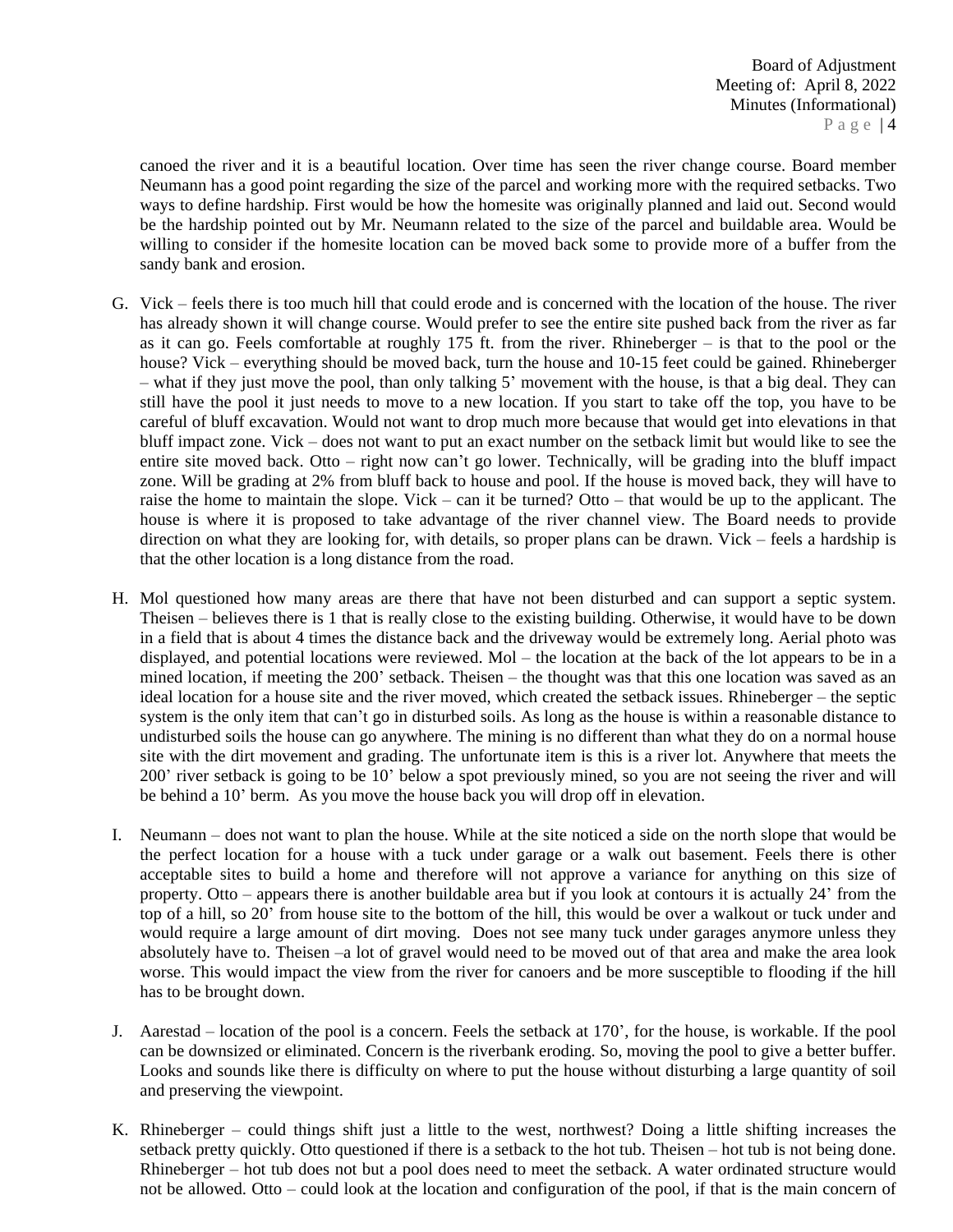the Board. Mol – move the pool and try to move back to maybe not need a variance. If only need a 10' or 15' variance is better than a 65<sup>'</sup> variance.

- L. Vick questioned if the septic tanks can be shifted. Rhineberger they can be shifted, but in a place like this, with the gravel, you want to be careful not to lose the ability to gravity feed.
- M. Mol motioned to continue the hearing to May 6, 2022, to allow time for the applicant to revise plans and receive documentation from the Township regarding the cartway. Seconded by Vick.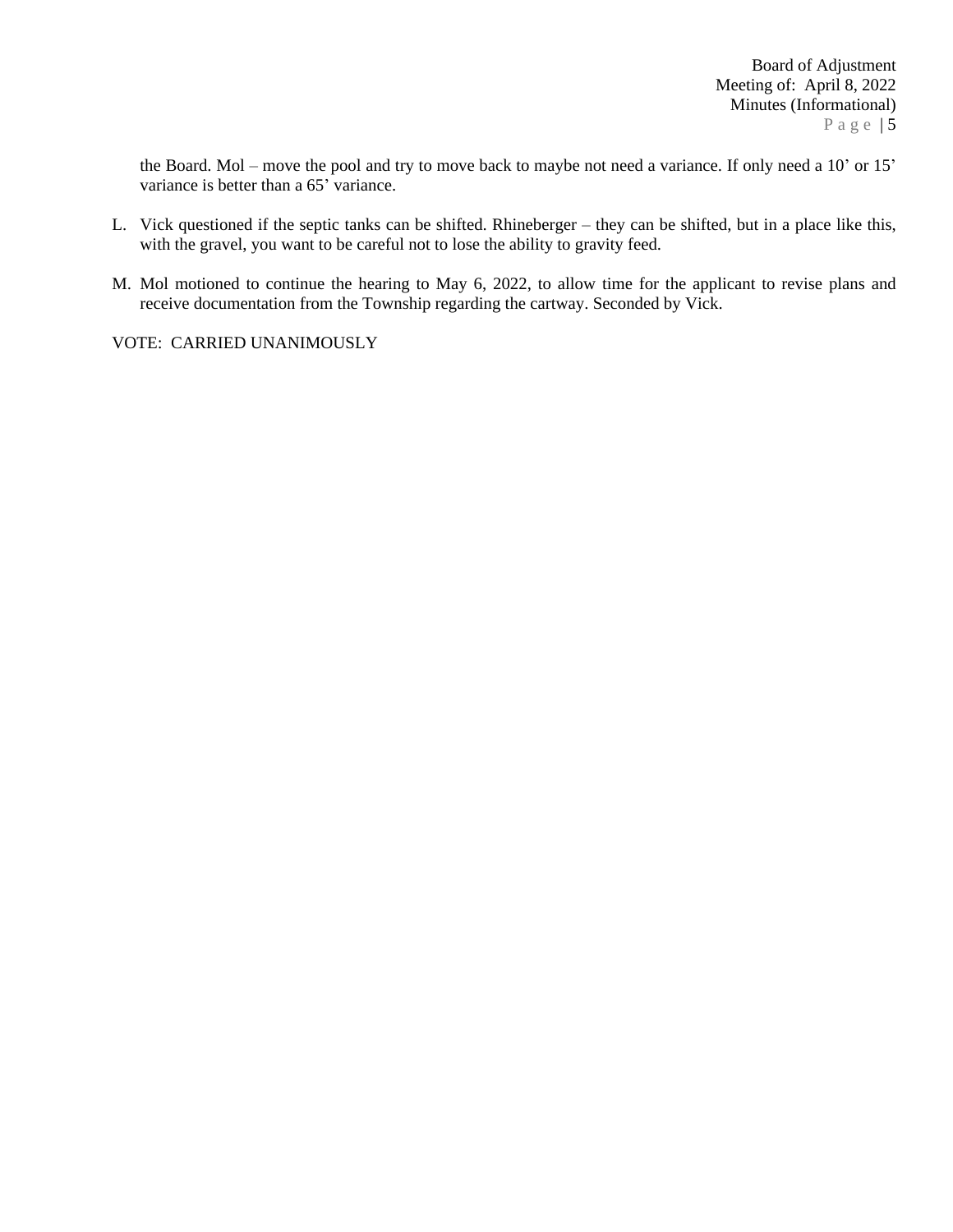## 3. **RACHEL AND DAVID LOWE** - New

LOCATION: 7836 Norris Ave NW - Lot 08, Bay View 1<sup>st</sup> Addition and Lot 7 Block 1, Bay View 2<sup>nd</sup> Addition, Section 26, Township 121, Range 28, Wright County, MN (Lake John - Southside Twp.) Tax # 217-017-000080 & 217-080-001070

Requests variances as regulated in Section 155.026, 155.049(F) & 155.057(E) & 155.090(D) of Chapter 155, Title XV, Land Usage & Zoning of the Wright County Code of Ordinances to tear down existing 600 sq. ft. cabin, with 296 sq. ft. deck, and construct a year-round home, with attached garage, of 1384 sq. ft. New home to be 72.8 ft. from Lake John. Also proposing a 12x24 deck that is 61.5 ft. from the lake. Current lake setback is 49 ft. from the deck and 62 ft. from the home. Existing, and proposed, deck and home are within a bluff. The attached garage is proposed with a 28.7 ft. road setback. The existing holding tank will be removed, and a new septic system installed. Proposed septic tanks are 6.6 ft. from the property line and the treatment area is across the road on the backlot. A new well will also be drilled.

Present: Rachel & David Lowe, Bernie Miller of MSTS

- A. Rhineberger displayed maps to show the 9,649 sq. ft. parcel located on Lake John. The property has a related back lot that was approved in 2006. Request is to remove and replace the existing 600 sq. ft. cabin and construct a 1,384 sq. ft. year-round home with an attached garage that will be 72.8 ft. from Lake John. Included would be a 12' x 24' deck that would be 61.5 ft. from a Recreation Development lake that requires a 100 ft. setback. The house setback would improve roughly 11 feet from the lake. By going up with the house the lake setback would be an improvement, even with the increase in building size. Existing holding tank will be replaced with a new system that will be installed on the back lot. The proposed septic tanks would be 6.6 ft. from the property line. The Township did respond with some concerns but gave approval because of the lake setback improvement. One neighbor replied with no objection to the variance.
- B. D. Lowe his family have been visiting Lake John and Annandale area for many years. Their goal is to build a year-round retirement home. Initially looked at other properties and lakes but in the end came back to Lake John. Involved with the Lake Association. Pursued a home they could tear down and rebuild into a year-round lake home.
- C. Miller started to look at the site plan when the back lot was created. The current holding tank was given a variance. Typically, in a case like this, if just the holding tank was going to be replaced Staff would see this as an improvement and no variance would be required. Because the house needs a variance the septic portion was included with the request. The east side neighbor has a variance for a drainfield. It is a tight area to get away from the lake, with not a lot of space on the lots and therefore the back lots are a good thing. Looked at different house designs to minimize and balance the impervious coverage. Concern was finding room for a garage. The proposed garage is very small at 20' x 16', which is about as small of a garage you would see. Current building is single story at 618 sq. ft., which really is not big enough to rebuild and make year-round. The house was moved back as far as possible while working with the natural elevations to keep with the walkout style home. Aerial photo displayed and reviewed the neighbor's layout and property lines. Majority of garages in the area are right at the property line and road right-of-way. The Township is used to the garages near the road and are okay with maintaining the road. A few decks by the lake will be removed. There is a small shed to be saved as well as existing steps to the lake. All of the building coverage and impervious includes these items. There is a power line that runs right over the house that will be moved underground and not be an issue.
- D. Mol proposal is laid out well. With the location and request stated he would like to do a site inspection.
- E. Neumann stated some concerns were addressed by Mr. Miller. Request looked like double the size but going vertical versus all horizontal keeps the footprint small. The footprint square footage is about 148 sq. ft. over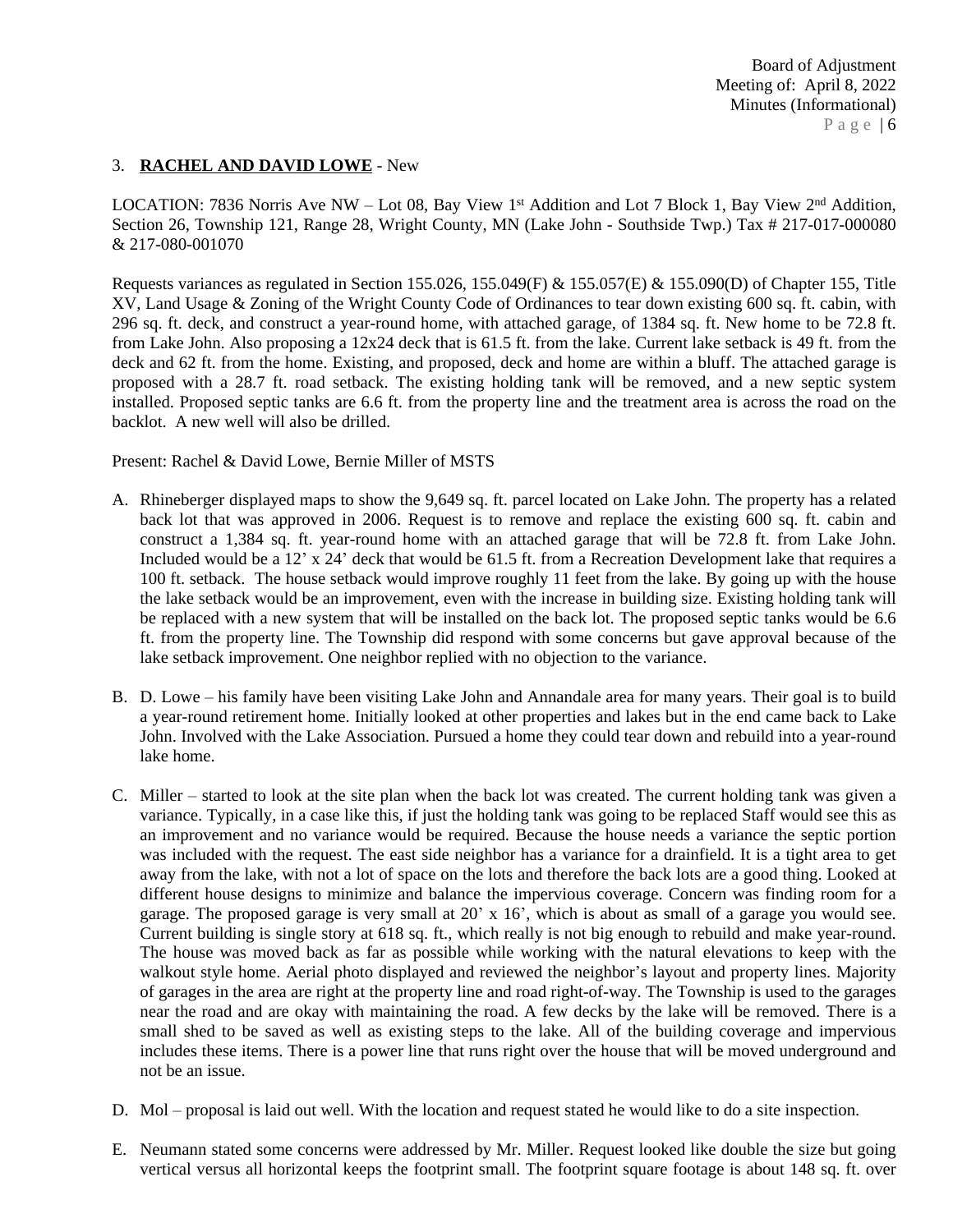what is currently there. Appreciates the footprint size was kept down. Would be okay doing a site inspection but feels planning on such a small site was done well.

- F. Vick agree with statements of fellow members. Questioned if the corner of the proposed deck could maybe be cut down and give a little more room from the lake. Rhineberger – pretty parallel. The northwest corner might be about 2 ft. Any reduction in size would be the same amount gained in setback. Many times, with plans from MSTS there is reference for impervious allotment. In this case the doors on the house already have impervious coverage. The front of the house has a door that comes out on the driveway, which is impervious. The other door comes out under the deck with the deck already considered in the impervious, therefore patio could be added under the deck and the coverage would not change. Vick – thought is if the deck was cut back that would help setback and gain impervious. Rhineberger – impervious is right at the limit allowed. In this case no allowance because there is no room for allowance. Vick – in favor of a site inspection. Would like to see the impervious come down a little.
- G. Jones regarding the walkout, could the home go up versus cut into the hill? Miller a walkout fits perfectly with the current grade. Jones – would like a site inspection. Rhineberger displayed current site photos and explained the layout of the grade and how it will work with the proposed home. The walkout portion is not as severe as what has been seen in other situations. Jones – these situations are nice to see at the site.
- H. Aarestad request is quite modest. There is improvement with the septic system and moving the home back. Concern with the presence, does not want to see the home sticking out on the lake. With being right at the allowed impervious limit, would like to see the site and review drainage.
- I. Vick moved to continue the hearing to May 6 , 2022, with a sit inspection prior. Mol seconded the motion.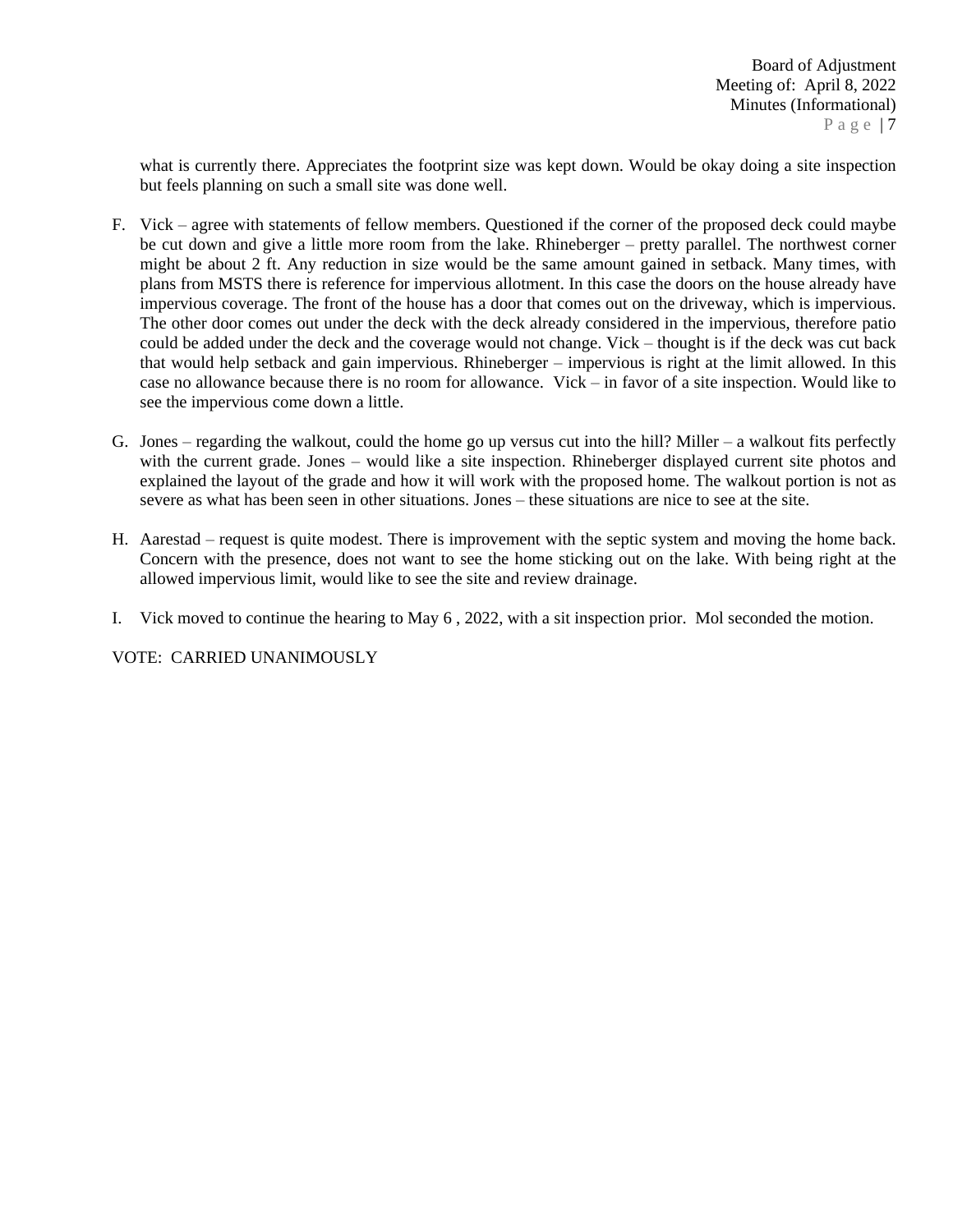#### 4. **JOHN REYNOLDS** - New

LOCATION: xxxx 109<sup>th</sup> Street NW – Lot 28 & 29, Rolling Hills Lake Shore 2<sup>nd</sup> Addition, Section 08, Township 121, Range 28, Wright County, MN (Southside Twp.) Tax # 217-043-000280

Requests variances as regulated in Section 155.026, 155.049(C)(5), 155.049(F)(2) of Chapter 155, Title XV, Land Usage & Zoning of the Wright County Code of Ordinances and allow the construction of a 28' x 40' (1,120 sq. ft.) with 14 ft. sidewalls, that is 45 ft. from  $109<sup>th</sup>$  St NW and 55 ft. from  $110<sup>th</sup>$  St NW.

Present: John Reynolds

- A. Rhineberger displayed the aerial photo and described the property as a 16,343 sq. ft. backlot located between the road right-of-way of 109<sup>th</sup> Street and 110<sup>th</sup> Street in Southside Township. The applicant is requesting a  $28'x$  40' pole building with 14 ft. sidewalls. The building will be 45 ft. from 109<sup>th</sup> Street and 55 ft. from 110th street, both require 65 feet. The proposed location and building plans were displayed. The variance is needed for the 2 road setbacks as well a variance for the overall building size and height. This lot limits the total accessory size to 1,000 sq. ft. and a single structure can be no larger than 800 sq. ft. with a 12 ft. maximum sidewall height. The proposed building is at 14 ft. in height and not only over the single structure limit but also over the total accessory size limit. The Township did approve the road setbacks and the request as a whole. Several neighbors did respond. Two opposed the request and another asked for additional details.
- B. Reynolds on the lake since 1979. Moved to this location 7 years ago as this would be a retirement home. Wife had a stroke and no longer feels comfortable driving. Owns farms 100 miles from their lake home. At the farm he stores his motorhome, and it has been vandalized several times. He would like to be able to move the motorhome, a classic bronco, and thunderbird from his farm to this location and store in the proposed shed. Has been working on this plan since January. During the planning moved the shed ahead away from 109<sup>th</sup> and toward 110<sup>th</sup>, which dead ends. Is currently working with the neighbor to the east on some drainage issues that arose with a new home build. The water now drains onto his home lot and into his shed. Before the neighbor build their new home, the water would run down a gully between lots 4 and 5 then naturally flow to the lake. A neighbor mentioned the shed would create a draining problem. The draining problem has been there since he has owned the home. There is no drainage on  $110<sup>th</sup>$  so the water comes down  $110<sup>th</sup>$  and flows between his lot and the lot to the west, which would be Lot 1 of the 1<sup>st</sup> Addition and his Lot 1 in the 2<sup>nd</sup> Addition. Another concern mentioned was the shed would mess with the view of the lake. The location of the shed isn't between anywhere and the lake, so this concern doesn't make sense. The other comment regarding addressing issues with drainage on 110<sup>th</sup> street isn't related to this request, and it has been happening for years. Previously had asked about building a house on this parcel and there was no way to build a house without variances. The shed can't be moved farther back because of an overhead power line that would cost roughly \$8,000 to move. It doesn't make sense to pay that amount just to gain 8 feet. The other comment stated that the building will be too tall. The area the shed will be located is between 2 cliffs. The top of the roof won't be seen.
- C. Neumann questioned if the drainage is running into the lot where the shed is being built? Reynolds –water runs down  $110<sup>th</sup>$  Street. The shed wont' change anything with the drainage. Neumann – is the area low grounds, marshy or wet? Reynolds – no, the shed will sit between 2 cliffs that are between  $110^{th}$  St. and  $109^{th}$ Street. Neumann – topography shows it is almost a side hill. Rhineberger displayed the aerial photo and explained how water drains. Reynolds – feels he will help as he tries to get more water to the ditch. Neumann – concern is the amount of roof coverage being added will that much less ground for water to soak into. Aarestad suggested a site inspection. Neumann – seems to be a draining issue, preexisting or related to the building. It might be a good idea to visit the site.
- D. Vick the height of the building is an issue. There are designs that would allow for a 12 ft. sidewall and increase the height inside the building enough to hold the motorhome. Reynolds – that can be done but does not feel the peak of the roof will be higher than  $110<sup>th</sup>$  Street. Vick – not a fan of allowing anything above the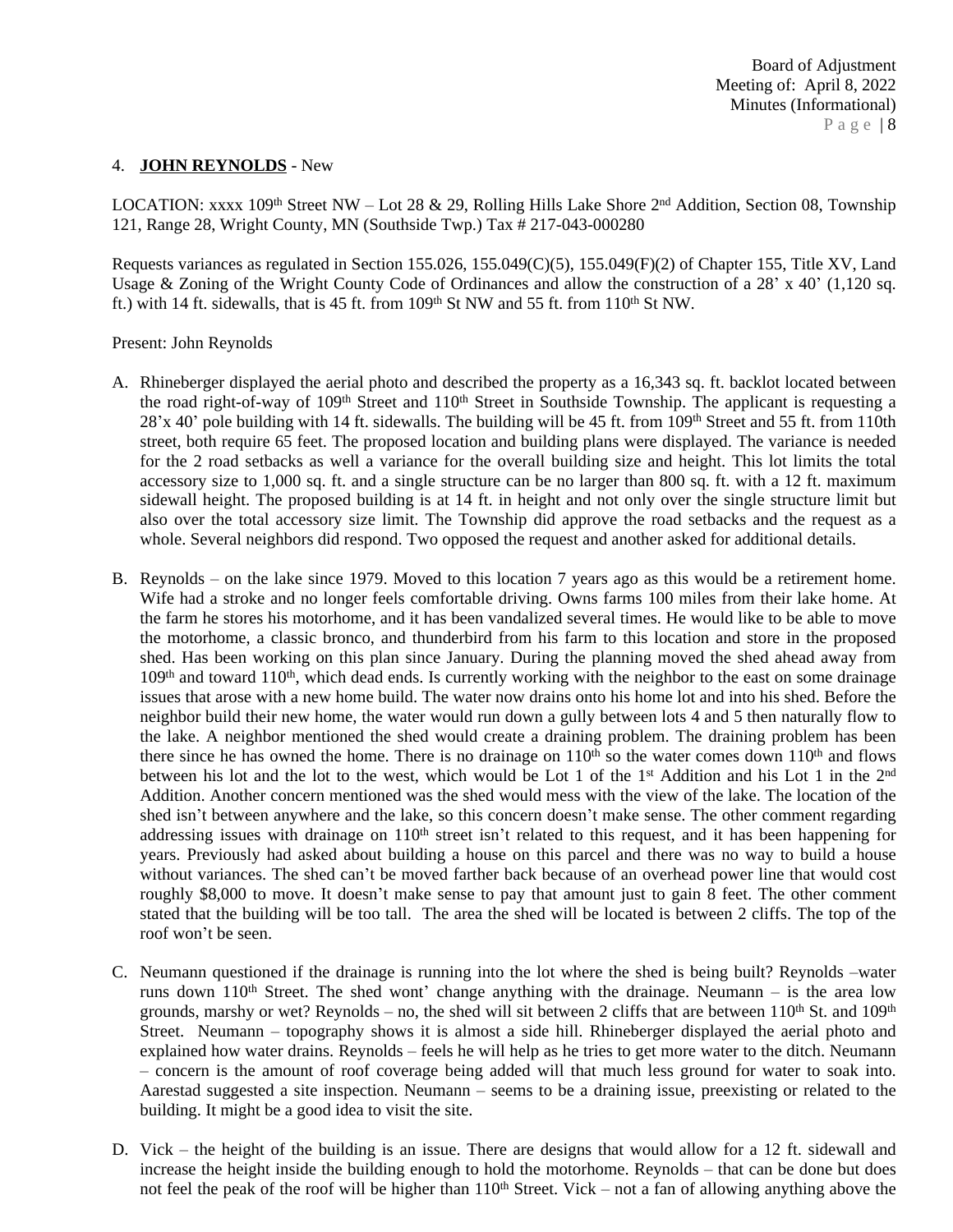800 ft., might be willing to go to 1,000 ft. with no other buildings allowed. Reynolds – that size would defeat part of the purpose of having the building. The reason for the size is so he can store his vehicles because he isn't able to drive them back and forth with his wife not driving.

- E. Jones agrees this is an odd lot. Not sure about going along with anything above 1,000 sq. feet. The height is also a concern. Would like to look at that lot.
- F. Vick noticed the Township gave approval for a 26' x 40' and the request is 28' x 40'. Reynolds spoke with Staff and it was suggested to go 28' x 40' building. Rhineberger – plans showed 26 ft. wide building, but the applicant stated he wanted 28' so the application is for 28' x 40'. Reynolds – could live with a 26' wide garage but a 30 ft long motorhome needs to fit. The motorhome is built so that it won't fit in a 12' door.
- G. Mol if the rest of the members want a site visit, he would be okay with that but does not see a need for a visit himself. Having trouble finding a hardship. If someone wants to park a few cars in a shed, an 800 sq. ft. shed can accommodate that. There do not appear to be any large sheds or ones with 14' walls in the neighborhood. Personally, struggles with the argument of the need to park a motorhome inside a shed. A motorhome is designed to be outside. Why do large sheds need to be built to park motorhomes inside and why should the Board allow a variance? The idea of a variance so a motorhome can be parked inside is a struggle. Motorhomes are parked outside in the Arizona sun for 6-8 months at a time. But when parked in Minnesota they need to be in a shed. The mentioned cars, pickups, and snowmobiles can fit in an 800 sq. ft. shed with 12 ft. sidewall with the motorhome parked outside. Is fine with the road setback variance. Rhineberger asked for clarification on if 800 sq. ft. or 1,000 sq. ft. would be acceptable? Mol questioned what the Ordinance states. Rhineberger – R1 district states that lots under 20,000 sq. ft. are allowed a single 800 sq. ft. building and no more than a total of 1,000 sq. ft. In this case, there could be an 800 sq. ft and a 200 sq. ft. but the Board could potentially allow a single structure at 1,000 sq. ft. Mol – would be okay with a single structure at 1,000 sq. ft. but cannot build another 200 sq. ft. Rhineberger – a site inspection would not show anything that really would impact the size or height of the structure. If the Board is okay with the setback variance and wants to keep with what the Ordinance states regarding size, then visiting the site won't really affect the variance. Based on the topography the water from this site will not exasperate any current drainage. Drainage can be addressed with a condition for gutters and direction of water flow.
- H. Aarestad one of the reasons wanting a site visit was the draining. After hearing the explanation of how water should flow does not feel a site visit is needed. Asked the Board if they would like a site visit. Jones and Neumann stated a site visit was not necessary. Aarestad – concerned with the height being at 14 feet. There are ways to design and build the shed that will allow the motorhome to fit. Would like to keep the building under 1,000 sq. ft. and is fine with the road setback variance.
- I. Rhineberger addressed the applicant. The Board is willing to grant variances but not as requested. One option is to have the Board motion approval of the variances they are willing to approve and build the structure within those guidelines. The other option is to ask the Board to deny the request. Aarestad – can the applicant come back with a revised plan? Rhineberger – feeling is that the Board isn't going to allow beyond the 1,000 sq. ft., so there isn't a reason to revise the building plans. The 1,000 sq. ft. for a single structure is still a variance from what is allowed by Ordinance. Hearing what the Board has said, there is no point in continuing for revised plans. It is clear the Board is willing to approve a single 1,000 sq. ft. building with 12 ft. sidewall at the proposed location. If the applicant states he is not willing to build according to what will be approved then the Board has the option to deny the request, or the applicant can ask to have his request withdrawn. Vick – the approval would still be a 26' x 38' structure. Reynolds stated he could live with a 26' x 38'. Rhineberger – the Board stated they would not approve a 14 ft. sidewall. Vick – scissor trusses could be used to get the needed height. Reynolds – the cost of this building has gone up nearly \$27,000 and no contract is yet signed. If he can't get a big enough building to hold his stuff from the farm location than it isn't worth moving forward. Vick – willing to go with the road setbacks and a single structure at 1,000 sq. ft. but not willing to approve over the 14 ft. sidewall. Reynolds – guarantee the sidewalls won't even be seen. There is a cliff on both sides of the structure. The drainage issue won't change, and it will be same mess that is currently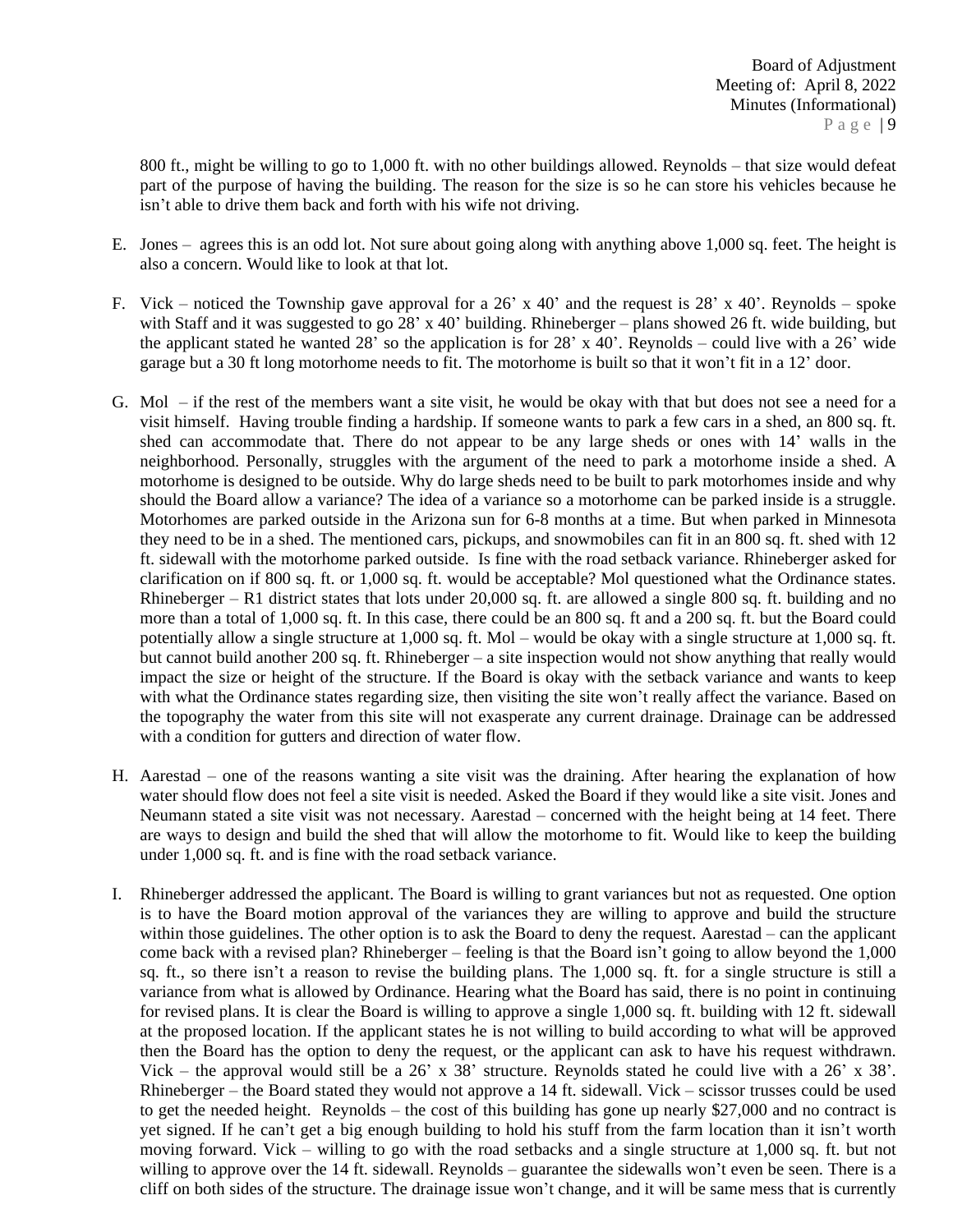Board of Adjustment Meeting of: April 8, 2022 Minutes (Informational) P a g e | 10

there. Rhineberger – the shed will be seen by everyone driving by. Vick – the plans show a 12 ft. overhead door. Reynolds – special ordered a 13 ft. door. Rhineberger – addressed the applicant with what direction he would like the Board to move forward with. The options are a motion with what the Board is willing to approve, ask for denial or withdraw request. Reynolds – would like the Board to approve what he requested. Rhineberger – the Board is not willing to approve what was requested and they have indicated what they are willing to approve. If that is not what is wanted by the applicant, the Board can continue for council to prepare finds for denial. If that occurs, only an 800 sq. ft. building with 12 ft. sidewalls that meets all setbacks is allowed. Reynolds – if that is the limit, the building will not be built. Rhineberger – the applicant could ask to have the request withdrawn. Reynolds – worked many months on this plan. The power line is creating an issue with the location and could work if that line was not there. Rhineberger – the issue isn't the location. The Board is willing to approve the setback variance. The issue is the size and sidewall height. The Board is not willing to approve more than a 12 ft. sidewall height or more than a 1,000 sq. ft. building. Aarestad – have to consider other applicants and situations as well. The Board is willing to approve 3 variances. Encourage exploring the building plan and look into scissor trusses. The Board needs to make a decision and move forward. Reynolds – willing to shorten to 38 ft. Aarestad – the Board isn't going to budge on the 12 ft. wall height. Reynolds – those style of trusses double the cost of the roof. Mol – the Board can't make a decision based on the cost. Reynolds – would like to have the Board come out and look at the site and see that the building isn't going to stand out. Rhineberger – the Board has a set of criteria when reviewing variances and finding a hardship. They are stating that they are not finding a reason to grant a sidewall height variance. Aarestad – addressed the applicant with options. If the proposal is not going to work, a new plan can be submitted with a 12 ft. sidewall, withdraw, or deny. Reynolds – down the road there is a building with 16 ft. sidewalls. Vick – that parcel could be a different size and zoned differently. Aarestad asked the applicant what he would like to do. Reynolds – like to withdraw. Can't go with less than 14 ft. sidewall.

J. Mol moved to dismiss the matter at the applicant's request. Neumann second the motion.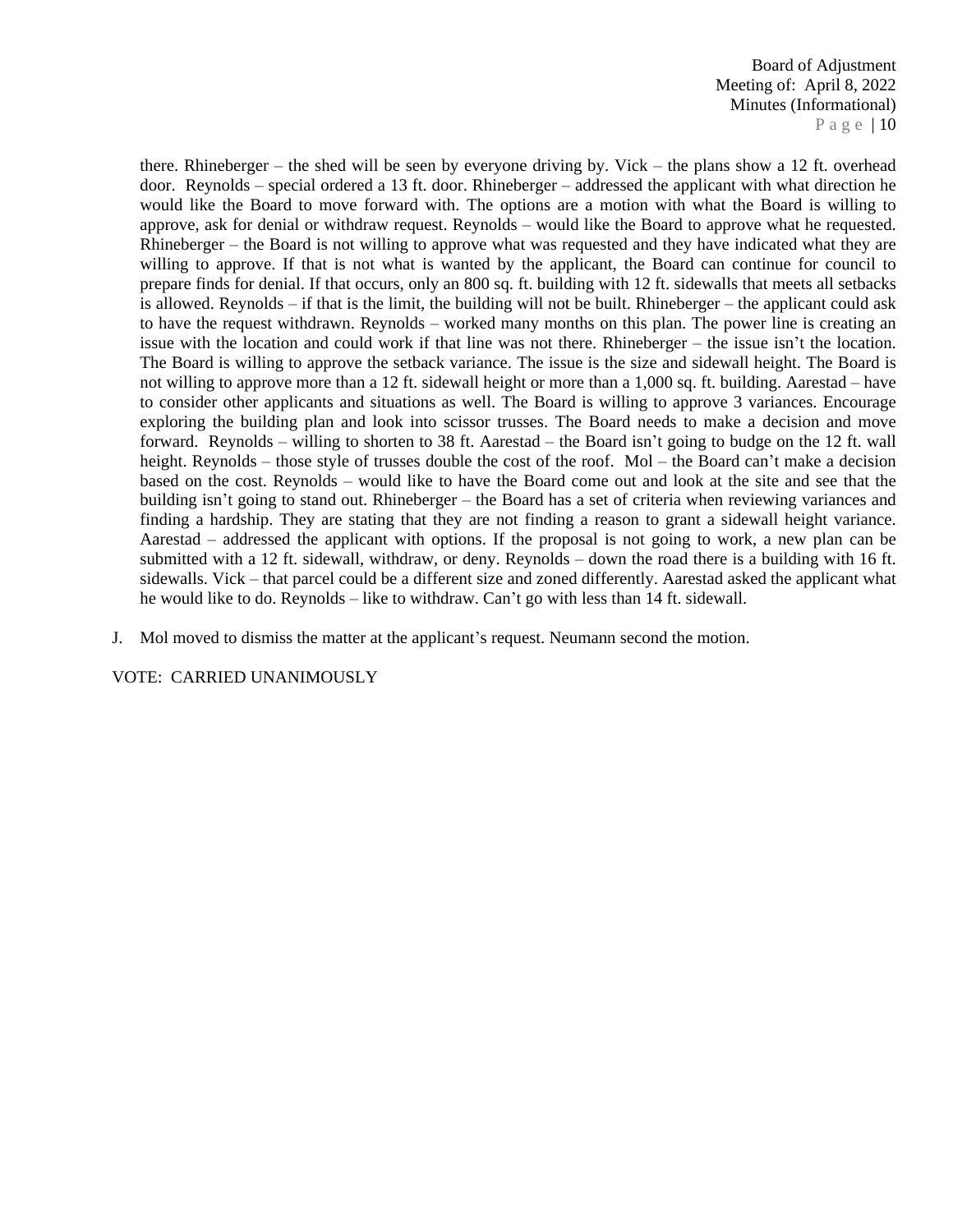### 5. **DOUG AND JUDY STARRY** - New

LOCATION: 10237 & 10201 Dillon Ave NW, Part of the SE  $\frac{1}{4}$  of the SW  $\frac{1}{4}$ , Section 9, Township 121, Range 26, Wright County, MN (Silver Creek Twp.) Tax # 216-000-093402 & 216-000-093400 Property Owners: Douglas W. & Judy M. Starry, William F. & Alicia Christenson

Requests variances as regulated in Section 155.026, 155.048(F), & 155.048(G) of Chapter 155, Title XV, Land Usage & Zoning of the Wright County Code of Ordinances to add approximately 5765 sq. ft. of land to parcel 216-000-093402 (from 216-000-093400). That parcel was created with a variance.

Present: Doug Starry

- A. Rhineberger displayed aerial photo with proposed property lines. The property is 1.04 acres located in Silver Creek Township. In 2017 a variance was approved for the division with the existing home on the 1.04 acres and a property line 35 feet from the barn. The applicant is looking to add approximately 5,765 sq. ft. of land from his property to his daughter's parcel. Township did reply they are in favor of the request.
- B. Starry giving daughter a little more property. They are looking to build a garage or shed. Reviewed with Staff the setbacks to ensure a shed would work with the proposed lines.
- C. Vick stated no issues found. Jones nothing of concern. Okay with adding property to a family members property.
- D. Mol at the 2017 variance meeting was sole member against the request. Some of the same concerns are present with this request. The building setbacks are a concern, has issues with making new lines on a farm site and splitting off with buildings. Currently this is among family but that can change. Thought is that family can build a shed on the other property, as they are already accessing their property through the main farm driveway. Does not see a hardship or need. Did not vote for last request because of the setbacks. Starry – this would add to the property and make it better a situation. By adding the land, a new owner would have enough room to add a driveway.
- E. Neumann not a nice square piece of property. This is when people get confused where property lines are. Torn on the idea and request. Starry – feels it becomes more square. Neumann – has concerns.
- F. Mol already granted one variance. Questioned if the barn is supposed to have a 100' property line setback from buildings with animals. Will there be an issue with the setback and this new line? Janikula – the new line and machine shed would meet the required 30' setback. The building with pheasants was previously granted a variance and that line does not change.
- G. Aarestad has some of the same concerns but feels this is a small piece of land and a modest request. No problem with the variance request.
- H. Vick moved to approve the request as submitted, subject to survey, revised legal description, and the parcels being combined into one Parcel ID by 12-31-2022. Jones seconded the motion.

DISSUCSSION: Rhineberger – there is an existing Deed Restriction so the approval would be subject to a survey and revised Deed Restriction. With a mortgage on the house the owner will need to discuss the option to amend their mortgage and include the new acreage. The parcels cannot sit separate and will need to be combined no *later than 12/31/2022.*

VOTE: CARRIED; NAY: Neumann, Mol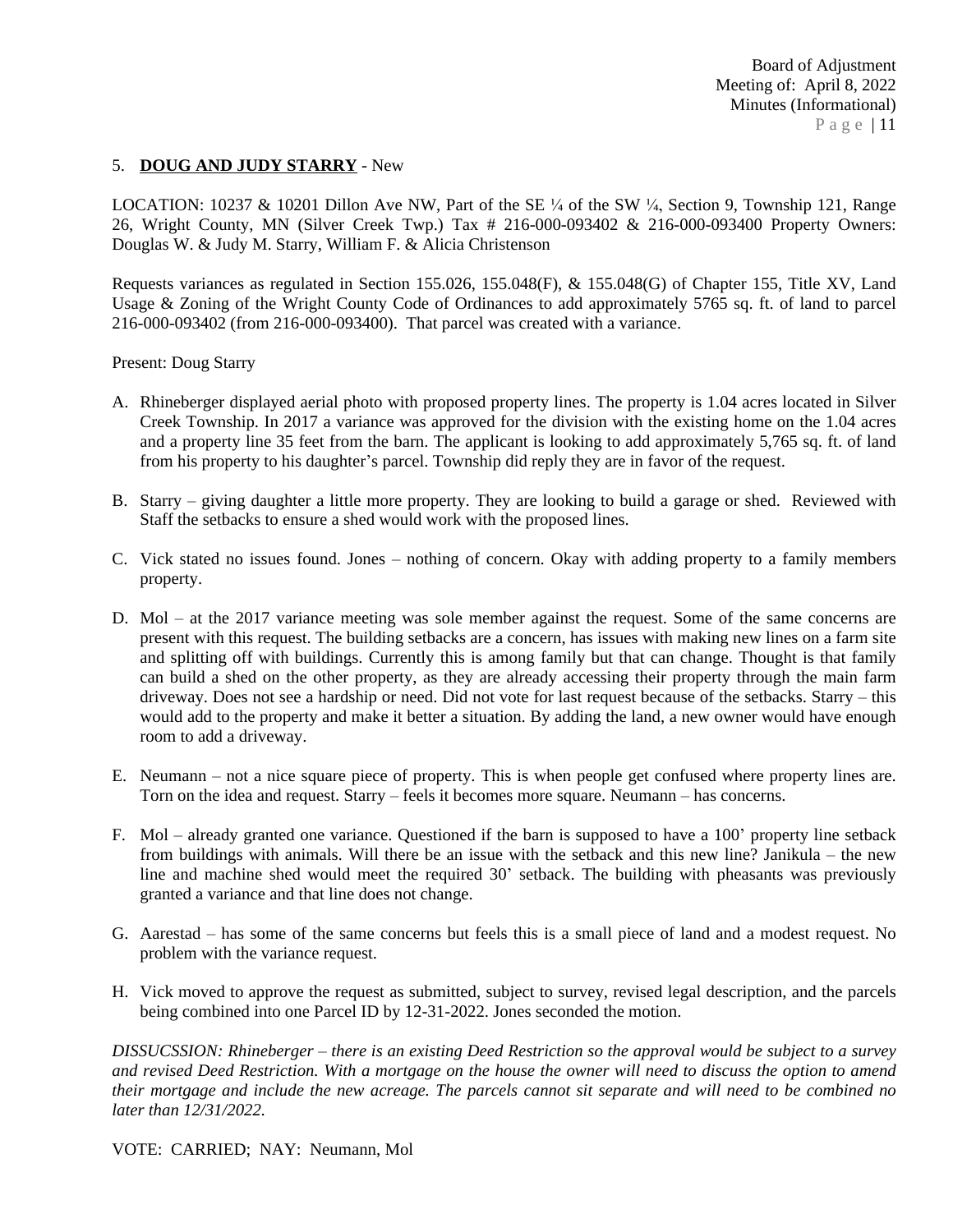### 6. **MAXINE HEDLUND** - New

LOCATION: 7933 County Road 8 NW, Part of the N  $\frac{1}{2}$  of the NW  $\frac{1}{4}$ , except tract described in Document #547740, Section 30, Township 121, Range 26, Wright County, MN (NE Lake #153 – Maple Lake Twp.) Tax # 210-100-302102 Property Owner: Maxine G Hedlund Trust

Requests variances as regulated in Section 155.026(E)(2) & 155.048(G) of Chapter 155, Title XV, Land Usage & Zoning of the Wright County Code of Ordinances to allow an entitlement division over 10 acres (32 acres proposed), with more than 2.5 acres of prime soils, and the remaining 37.4 acres will be a restricted parcel with less than 300 feet of road frontage (289 ft.).

Present: Paul Otto of Otto Associates, Debbie Rudnitski and Steve Hansen with Re/Max

- A. Rhineberger displayed the site plan, aerial with prime tillable soils and reviewed the proposal. The proposed site plan does include the total acreage above and below the water. The proposal shows a 37-acre restricted parcel and a 32-acre parcel, with the current home. The 32-acre parcel has 14-acres above water and the 37 acre parcel has roughly 17-acres above water. One of the variances needed is regarding road frontage. The parcels road frontage is just shy of 600 ft., so one of the parcels will be under the required 300 ft. of road frontage. The proposal shows the restricted parcel needing the road frontage variance with frontage under 300 ft. Suggestion would be to switch which parcel has the 300 ft. of road frontage and the homesite is the parcel that would need the variance. Thought is that if in the future the parcel is placed in the Land Use Plan, for further development, without the 300 ft. of frontage rezoning would not be allowed, without a road being built. Received approval from the Township. Neighbor Dan Pawelk replied that he does not approve of the variance. Note the house parcel does include more than 2.5 acres of prime tillable.
- B. Otto stated that the lake is un-meandered. This means that the property owner does own the property under the lake. Zoning does not count land below the water, but the DNR and surveying does. The goal is to parcel off the home and keep the rest as restricted farmland. There has not been a buyer that is able to purchase the entire parcel. No matter how a new line is drawn there is not enough road frontage for 2 lots to each receive 300 ft. of road frontage. Would be willing to look at the 33 ft. - 66 ft. provision, to preserve agricultural land. With the County Highway and access point a little piece of land would be left landlocked or over the 66 ft. frontage. Possibly could get to 10 acres but there would still be an awkward left-over piece. Feeling is that the un-meandered lake makes this parcel unique and open for a variance. Willing to hear ideas from the Board on how to split off the house. Biggest goal is to get the house site smaller and affordable. The applicant has plans for the remainder to continue being farmed.
- C. Hansen the lake makes this a unique situation. Potential buyers are saying they are buying unusable land. The mortgage companies are limiting what amount of land they will finance. Reasonable to have the house site with 289 ft. of road frontage and the remainder with the 300 ft. The land use would not change on the remainder land, as it would be deed restricted. The restricted parcel would continue to be farmed or allowed a farm related building. Frequently works with other Counties and tendency is to allow a 10-acre division with the remainder restricted. The mortgage companies are restricting the buyers in what they can purchase and limiting the amount of acreage they are willing to finance. There is a buyer that wants to buy the house site and the remainder later. The lake does make this a unique situation with what amount of the land is actually usable.
- D. Kent Pawelk neighbor to the south. This was originally 80 acres that has already been divided 3 times. With the 1 per 40 rule an extra entitlement has already been granted. No matter how the spilt occurs there will be over 2.5 acres of prime tillable that is divided. Either parcel A or B will be short on the required road frontage. Aware that there was a buyer that was interested in buying the entire parcel, but the home inspection was not disclosed. With the non-meandered lake, it would have been known what was being purchased when the current owner purchased the property. Would like to know how many times this 80 acres is going to be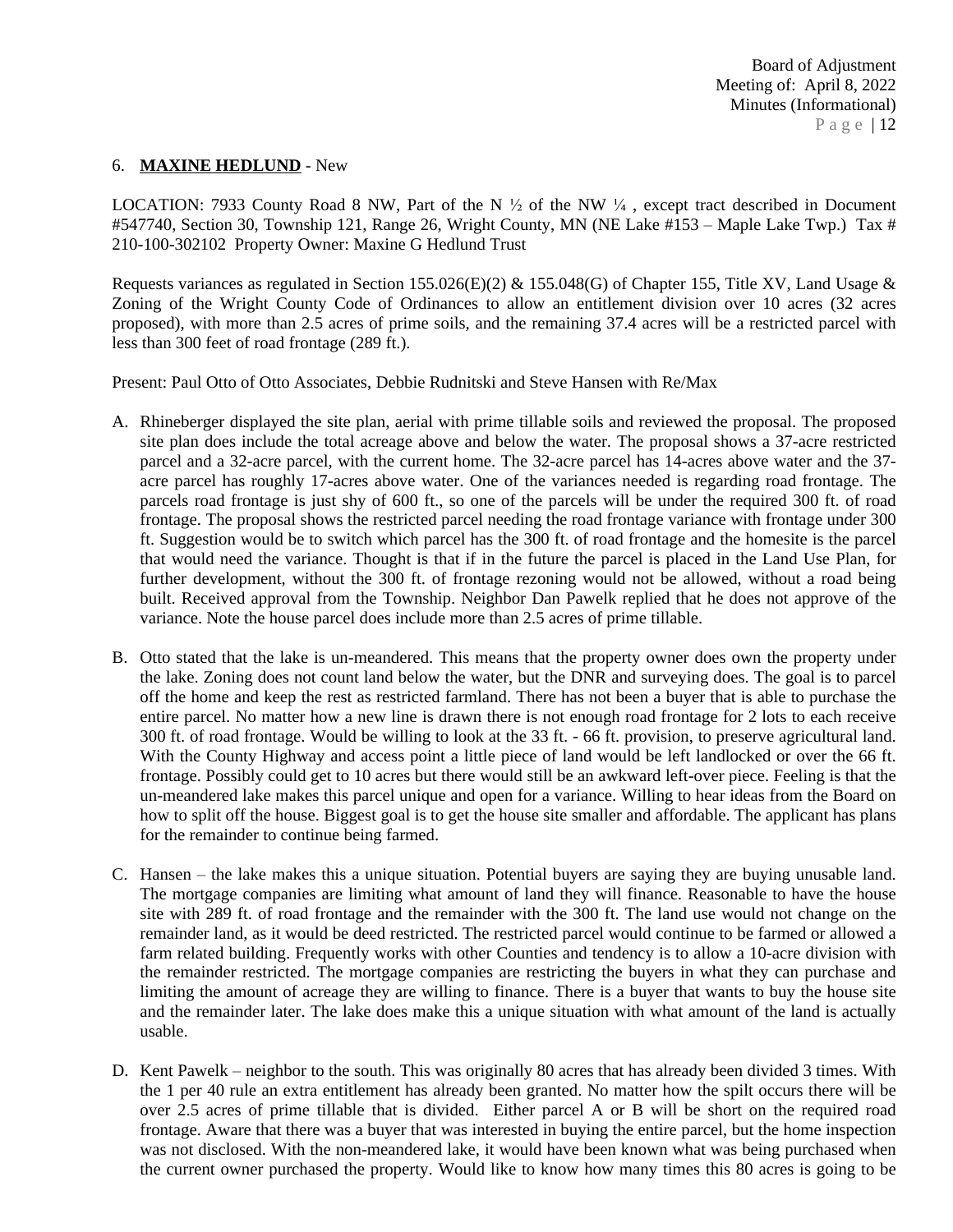allowed to be divided. Feels this request should be denied. Hansen – there is no entitlement on the restricted parcel.

- E. Vick trouble with the prime tillable and the oversized lot. Questioned if there is a way put in a 66 ft. or 33 ft. strip along the driveway and keep the acreage closer to 10 acres. Otto – doing so would probably come close to the 10 acres. Over 66 ft. of road frontage would need a variance. Could probably follow the driveway and keep the field more intact. Rudnitski – would there still be lake frontage? Otto – yes, there would be lake frontage. With the aerial displayed the proposal was reviewed with revisions mentioned. Makes sense to do more of a strip, along the driveway, and keep as much tillable out of the house site. Was working off the premises of 300 ft. road frontage and keeping closer to a true 10-acre parcel. Vick – does not want to see the prime tillable go away.
- F. Jones stated he does agree with the suggestion and comments from member Vick. The other item of concern is animals that are not supposed be there. Janikula – not addressed with the current owner as they are selling. Try not to argue with those that won't be there in a few months. Vick – questioned if the setback for animals is 1,000 ft. to the lake. Janikula – after the year 2000, this parcel is not allowed to have cattle or swine within a 1,000 feet of the lake. Horses, goats, and chickens are allowed, just not cattle and swine. Once a property is listed for sale it is too challenging to go after the seller. The building was constructed as a storage shed and is not supposed to house animals. A lean-to was also added without a permit. Rhineberger questioned the setback standpoint. Janikula – as a storage building the location at 75 ft. meets requirements. With animals in the structure, it does not meet the required 100 ft. setback.
- G. Mol questioned how the parcel is listed in the Land Use Plan. Rhineberger currently zoned Agriculture and in the Plan as General Agriculture. Nearby parcels in the Plan are preexisting R1 lots-of-record and the County Park. There is nothing in the surrounding the area that is in the Plan. It would take quite an extension to have this parcel be anything but AG. Mol – knows the property and knew the previous owner. As mentioned, it already has 3 entitlements divided off the original 80-acre parcel. Rhineberger – the smaller parcel is 1960 lot-of-record. One entitlement went with the parcel that Troy Bremmer now owns. The remainder retained an entitlement, which is the parcel in question. A lot-of-record, created prior to 1978, does not reduce the number of entitlements. Mol – This proposal is cutting right into the middle of a field and wrecking it for agriculture. Historically, has been against dividing up prime soils. With the amount of property above the lake, can't believe there are people that cannot afford it. Is having difficulty finding a hardship. There are people that want a larger parcel of land. Someone could want to add a riding arena or horse stables. Larger parcels, like this, have areas for manure disposal and potential is there to get away from the lake and have cattle and pigs. Not able to sell and make money is not a hardship. Dislikes the idea of splitting the parcel again when it is isn't in the Land Use Plan. If in the plan to be rezoned, even with restrictions, could rezone to Residential Agriculture and have the ability to develop. The parcel is not in the Plan to be split this way.
- H. Neumann questioned how many acres of prime tillable are in Parcel B. Rhineberger asked the Board to continue discussion as he calculated that figure.
- I. Otto understand hardship if not able to sell. Flip and say this is the family farm with the owner trying to split off the home site and keep the remainder agriculture land with the farm. Does not know where the idea of if the property can be sold or not is a reason for or against a variance. The decision should be up to the landowner to determine what the hardship is. If the road frontage was there, they could divide and sell. Regardless there is no way to make the parcel work with what would be allowed with the ordinances. Selling, yes is a reason for the division request, but on the flip side should not be looked at. The owner wants to split out a 10-acre parcel but there are 3 variances that prevent the division. Issues are the amount of prime tillable, road frontage and acreage. There are items not in control of the current owner. Rhineberger – some of this is on the current owner with the location of the house. By putting the house back as far as it is created issues with acreage. Mol – history of the property is when it was owned by the Bryant's they tried to maximize the property. Sold off the lake portion so they could capitalize on as much as they were allowed. The agriculture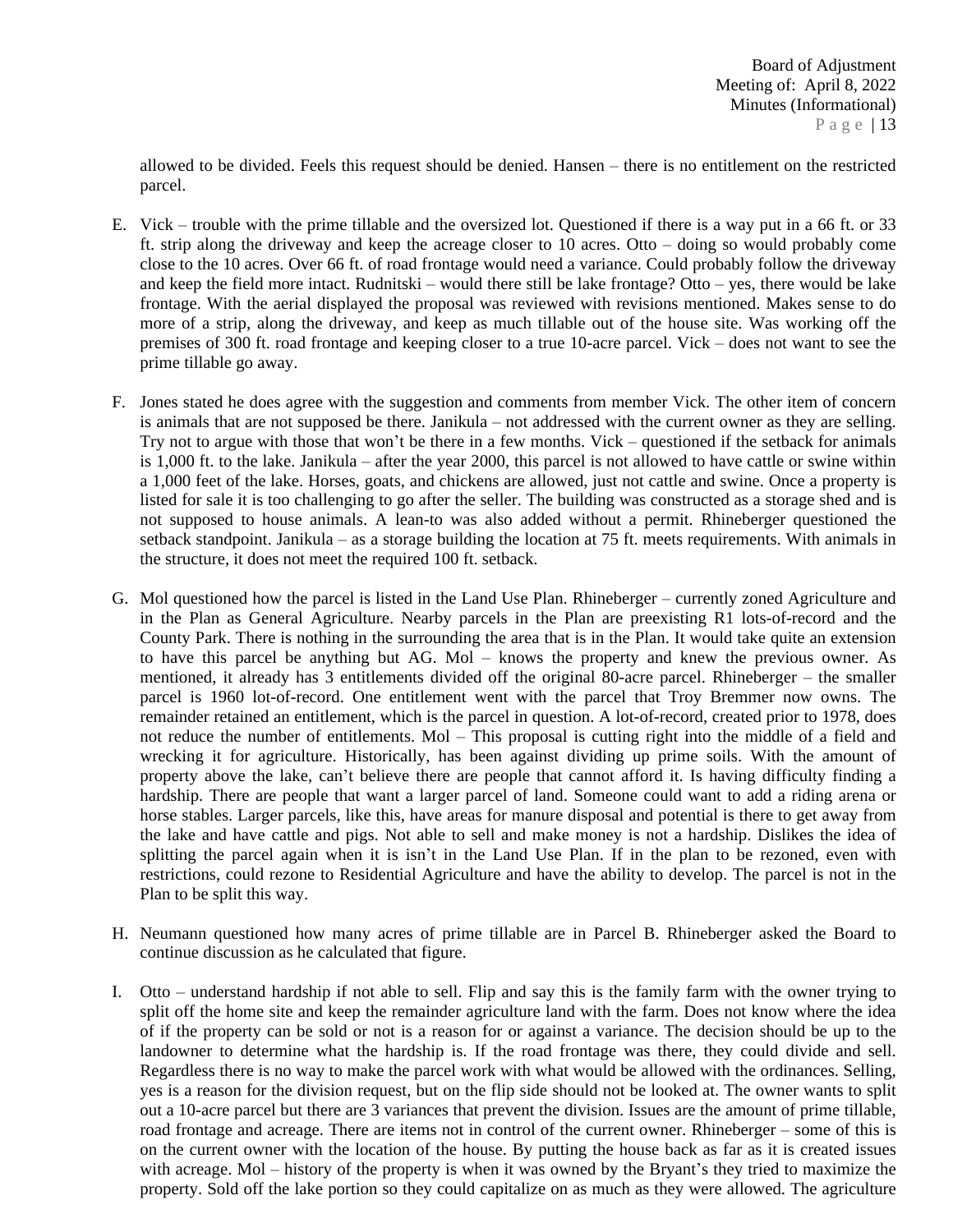was kept together with the lake frontage and the current owner was able to purchase the entire parcel. It is still in AG land, and we have seen it many times the original homesite has been sold off and this would be a second time for this parcel.

- J. Hansen moving the line and keeping more of the acreage together shouldn't be a problem. The majority of the prime tillable soils are north of the home.
- K. Rhineberger stated that roughly 4 acres of Parcel B is prime tillable soils. The prime tillable soil map was displayed and reviewed. Pawelk questioned what type of soils were being addressed and how it relates to what is being farmed. Rhineberger explained prime tillable soil versus what is being farmed. Addressing the Board asked if when a variance is applied for doesn't a hardship other than financial need to be found. Aarestad – there are six criteria that the Board addressed and that is what is currently being discussed.
- L. Aarestad would like to see the prime tillable preserved. If looking at 4 acres of prime tillable the question is how much of the proposed 300 ft. of road frontage and prime tillable area can be reduced. Rhineberger – if a line follows the driveway, at no less than 33 ft., could come to the corner and turn south with a line towards the lake. This would take out roughly 3 acres of prime tillable which would take our more or less all the prime tillable of the house division.
- M. Otto displayed a rough drawing of what Rhineberger laid out and based on what the Board has mentioned. The redrawn line would remove enough prime tillable so that the variance would not be needed. Rhineberger – agreed, there would be a bit to the north of the house but would be most likely less than 2.5 acres. Otto – there is a line that could go closer to the buildings but following the field line makes sense. Aarestad – likes that this idea would preserve farmland. Otto – the restricted parcel would be all agriculture land and most of the prime tillable soils.
- N. Hansen stated there is access off of the restricted parcel.
- O. Vick questioned if the line could be adjusted by the lake more to take out additional prime tillable. Otto there are options to adjust the line and take out additional prime tillable. Rhineberger displayed the aerial photo and discussion was had about options of where the line could be drawn. Otto – several options are there, and a revised plan could be drawn that would divide off the house and keep as much of the prime tillable with the restricted farmland.
- P. Vick can a motion be made without a survey of the actual size and lines? Rhineberger a sketch can be drawn with what is present and submitted as Exhibit A. The Board could request a new concept plan but doesn't feel it is necessary. Aarestad – comfortable with what has been discussed and revised.
- Q. Vick the restricted parcel will not be allowed a homesite without going to the Board. Rhineberger a request would have to go before a Board. The transfer of an entitlement is not allowed because of the lot size, without Board approval. Rezoning would have to go before the Planning Commission. Does not see a scenario that wouldn't require either the Board of Adjustment or Planning Commission hearing the request. Pawelk – questioned if he purchased an entitlement from a neighbor would he need to go to the Board to move the entitlement to his property. Rhineberger reviewed how entitlements transfer between properties. In this case, the size of the property is over 10 acres and not allowed an entitlement transfer without going before the Board.
- R. Pawelk questioned what hardship the Board found, besides finical gain. Rhineberger –if the Board approves and someone does not agree with the Boards decision there is 30 days to appeal the decision with the District Court.
- S. Vick motion to approve a revised site plan, labeled Exhibit A, subject to survey, and deed restriction. Seconded by Aarestad.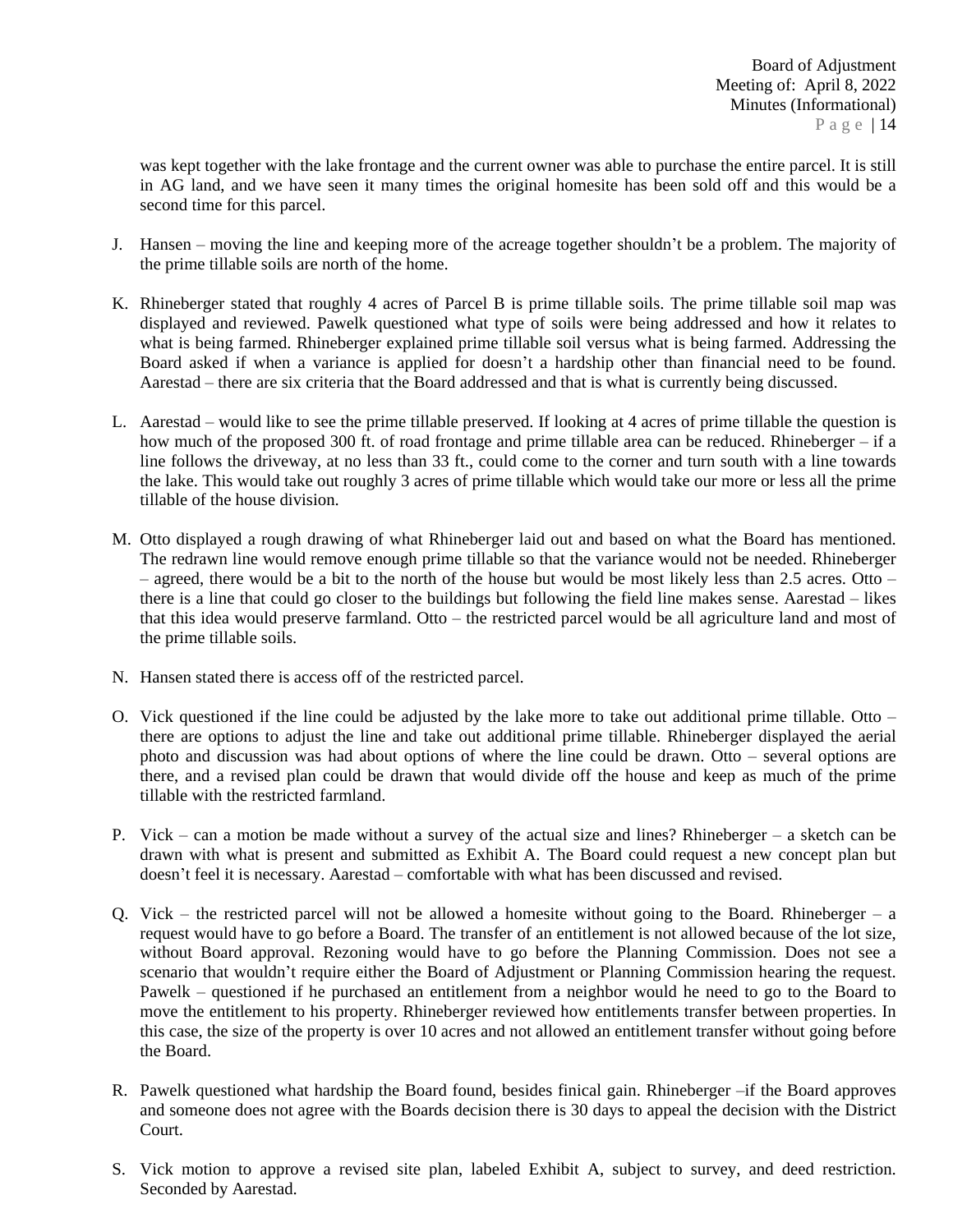Board of Adjustment Meeting of: April 8, 2022 Minutes (Informational) P a g e | 15

DISCUSSION: Neumann - people buy 40 acres all the time and the Board should not feel pressured to pass the *request just because it is requested before them.* 

VOTE: CARRIED; NAY: Neumann, Mol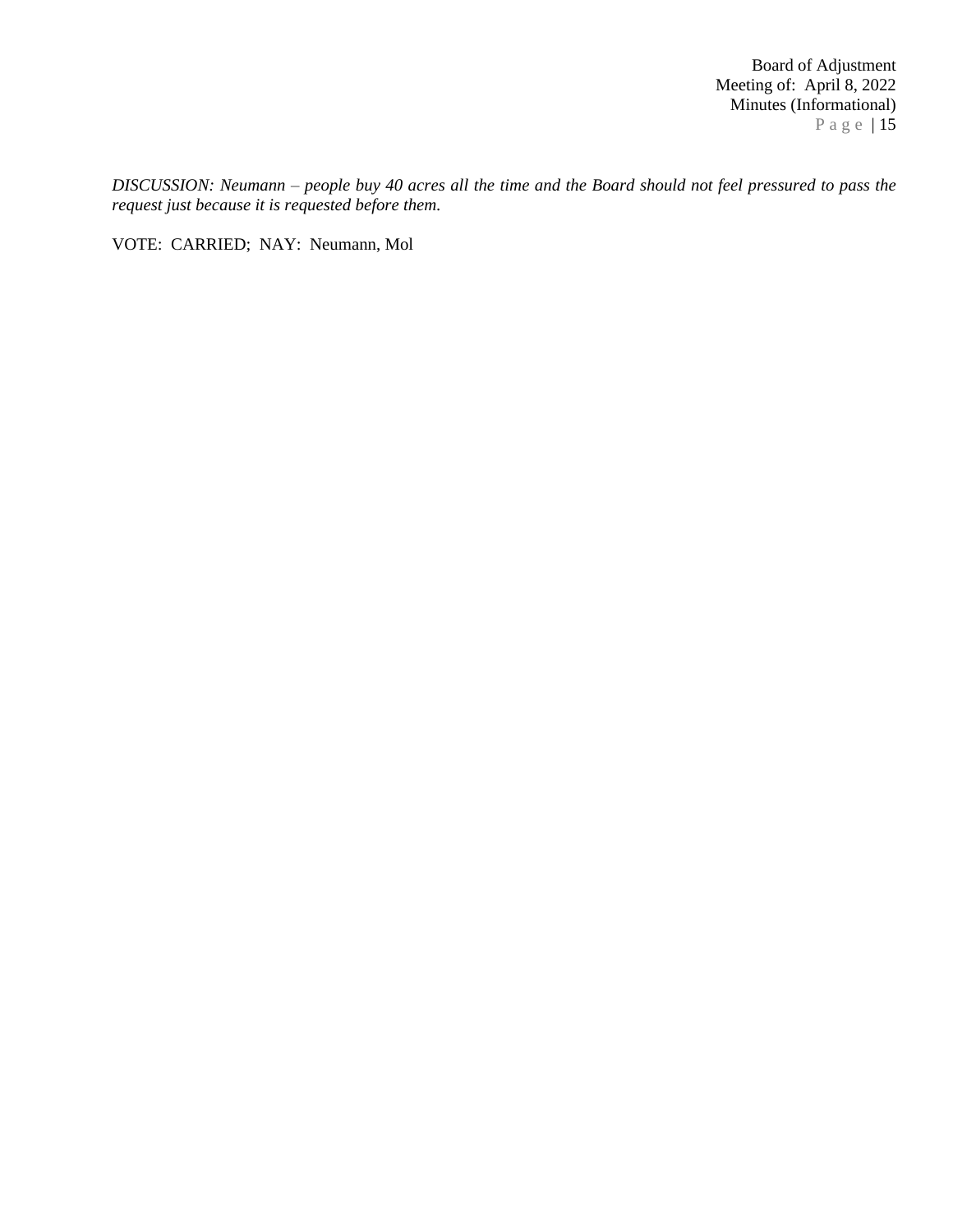### 7. **DANIEL ZIMMERLI** - New

LOCATION: 6015 Farmington Ave SE – N  $\frac{1}{2}$  of NW 1/4, Section 1, Township 118, Range 25, Wright County, Minnesota. (Franklin Twp.) Tax #208-200-012101

Requests a variance as regulated in Chapter 152.025 and 155.026, 155.047(F), 155.057 Chapter 155, Title XV, Land Usage & Zoning of the Wright County Code of Ordinances to increase to 14 animal units, on a property currently containing, and allowed a maximum of 10 animal units.

#### Present: Daniel Zimmerli

- A. Rhineberger informed the Board this is a 17-acre parcel in Franklin Township. The request is for 14 animal units on a property that was grandfathered in with 10 animal units. In 2015 the Board granted a variance for an addition to the riding arena to be 50 ft. from the property line. Aerial photo was displayed and reviewed. The Township did approve the request indicating there are no other animals on the property. They would like to see a manure management plan set up and the horses must stay inside. One neighbor stated they have no objection. Another neighbor said they object to the request because the owner was aware of the restrictions when the property was purchased.
- B. Zimmerli stated he had included a letter with his application which explained the root cause and hardship related to the request. Agree, weren't aware of the any variance in place and did try to go with an educated purchase. There was an existing business and facility run on the property previously. The true root cause to this is his family is very equestrian ordinated. Was a professional trainer for 20 years and his family continues to embrace the rural atmosphere and equestrian lifestyle. Feels this lifestyle builds a moral value a strong worth ethic and compassion for animals. Will not deny the facility does have outdoor boarding horses. The true reason is the opportunity for his family to be around like-minded people and the horse owner community. The reason for wanting additional horses comes down to being able to keep the bills paid. With the rise in heating costs additional boarders would help offset the cost. There are only horses on the property, besides a barn cat and a few dogs. This request is an opportunity to see if there is a chance of adding additional horses. The additional horses would not only give more opportunities to his family but address the riding need in the neighborhood for this type of service. You can't go maybe a  $\frac{1}{2}$  mile and find horses. Within the past year a few larger barns, that offered boarding, have closed. Receives a lot of request for boarding. A lot of work has been done to have a well-cared for and managed facility. From a manure management plan to added onsite amenities. Not opposed to creating a very positive relationship with the neighbors. Has not had a chance to speak with all neighbors but wants to make known planning to be around for a long time.
- C. Wallace Johnson neighbor across the street. The request came up quickly and did not have time to speak with the applicant. Has no feeling for or against the request because not enough is known about the subject. Questioned what animals are included in an animal unit. Rhineberger – a unit is based on the manure any given animal produces. Example would be 333 chickens would be 1 animal unit with a horse or a steer also being a single animal unit. Janikula – a horse is a single animal unit, but a pony is .4 animal units. Johnson – what animal units are proposed, would more horses be added? With that, what will happen with the increase in manure and are there restrictions that go along with manure disposal. Janikula – on this site the manure is placed in a container and hauled off regularly. The applicant manages how often the manure is hauled away. Have visited the site several times and everything is in order. A quarter horse, or larger, is 1 animal unit so the applicant is requesting 14 animal units and could therefore have 14 horses. If he has ponies, he could have more per head, as they are only .4 animal units. Rhineberger – this site is under a manure management plan as part of the feedlot rules. Janikula – the manure is removed by a licensed solid manure waste technician. The owner doesn't need to have a field or space to spread manure. If he chooses to spread manure on his pasture, he can do so. Rhineberger – he just needs to make the Feedlot Administrator aware of what he does with the manure. Johnson – does the applicant intend to have the manure removed or is there an option to leave the manure on the property? Concern is a large portion of the property is cattail swamp, which the animals do not go into, but does not want to see manure dumped into a wetland. Rhineberger – if manure is land applied,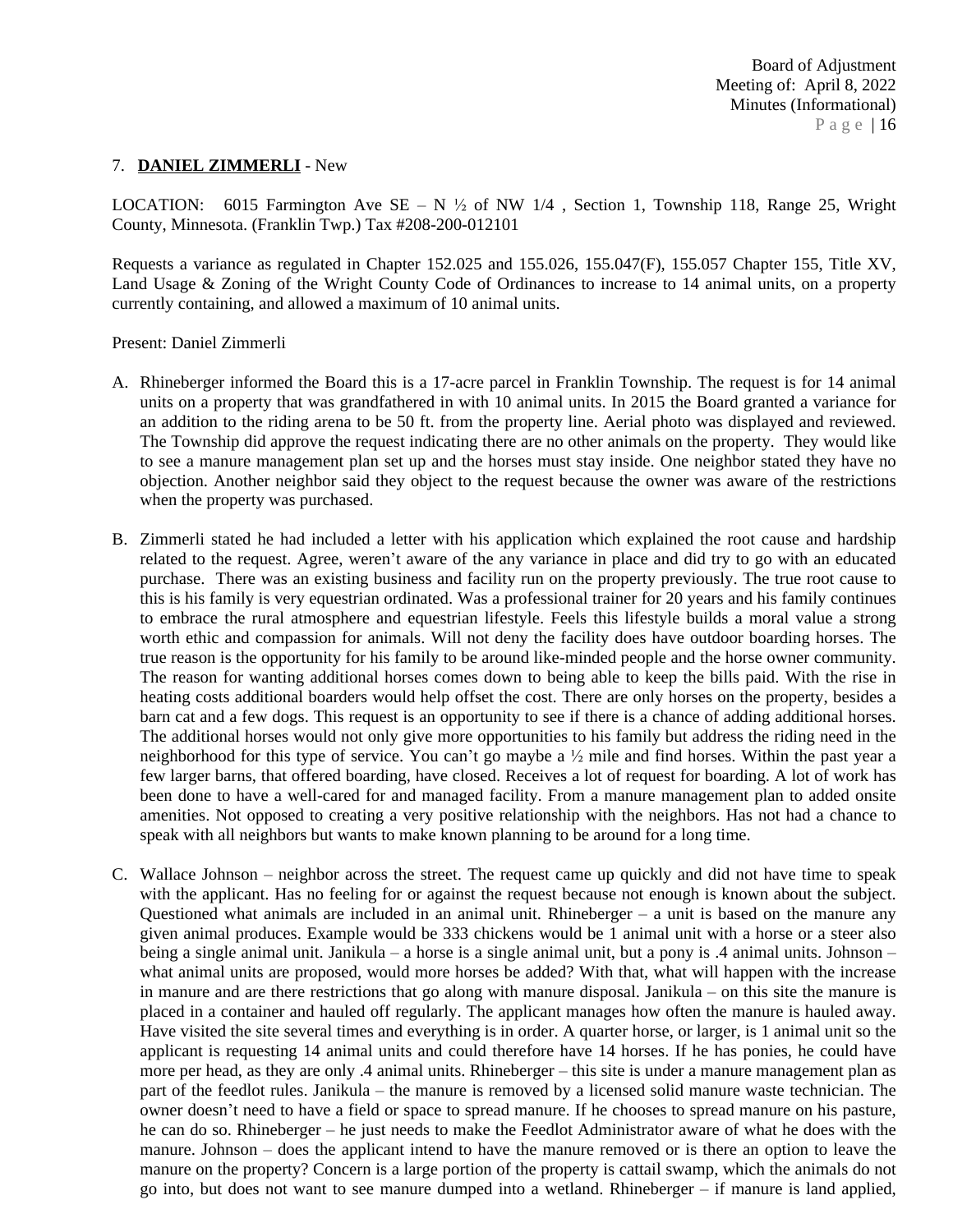there are rules about distance to bodies of water and wetlands that the Feedlot Administrator keeps tabs on. Johnson questioned how many animal units would be allowed without being grandfathered in. Janikula – 8.5 animal units. Johnson – so looking at a significant percentage increase of animals on the property over what would normally be allowed. The prior owner took immaculate care of the property and also boarded horses and there was never a nuisance. Rhineberger – concern if there is a granted animal unit number. With a set animal unit but no specific condition on the type of animal the owner could bring in any type of animal up to that limit. The Board could specifically condition the type of animals allowed. Johnson – agrees with that thought. Rhineberger – feels in this situation that type of condition would be appropriate.

- D. Robert Gabrelcik neighbor to the south. Problem with the smell, in the summer. It does get quite ripe and strong. With 4 more animals the smell is not going to get any better.
- E. Jones concerned with going to 14 animal units when normally would be allowed 8.5 units. Questioned if Janikula sees a concern. Janikula – in this particular case it is about the manure management and the number is not a concern. Jones – in that case does not have a problem with the request.
- F. Mol challenges with the request. At a prior meeting struggled with the discussion of one horse. Questioned if there is a dirt bike path to the north. Zimmerli – spoke with that neighbor. There was a dirt track that is no longer used and overgrown. They do have two horses there and the plan is to flatten out and turn into pasture. Mol – looked at Beacon and the area is quite developed, pretty much all 10 acre lots. Can understand being close to suburbs and wanting horses and boarding. Already grandfathered 1.5 units over and now asking for an additional 4 animal units. Having 10 or 14 animals isn't going to make a difference with the smell. Where is the line drawn with the number allowed and what is the hardship? Can't find a hardship beyond a financial one. Horses are recreational, just like four-wheelers or expensive fish houses and they are a chosen hobby. Already permitted for 10 animals in a residential neighborhood. Struggling with the request and would like to hear what other members have to say.
- G. Neumann last month voted against the request for one additional horse. Rules are in place to protect you from your neighbors and your neighbors from you. In this situation will hold firm with the 10 animal units.
- H. Vick being grandfathered in at the 10 units is already over and above what would be allowed. Does not feel he can go along with the request. Suggest working with the neighbor and maybe an agreement could be worked out.
- I. Zimmerli appreciates the opinion of the Board. Strongly values the relationship with neighbors. Does not know what happened with the previous animal allotment hearing. That situation might be different in that the animal allotment unit didn't cater to a facility like this, it might have been strictly land use. This location is an outlier and yet it is not because there is a similar boarding facility about a  $\frac{1}{2}$  mile down the road. Does not foresee renting from the neighbor as a reasonable solution. As far as manure management goes the frequency of disposal could be increased. Would the Board be willing to meet in the middle?
- J. Rhineberger questioned Janikula if the animal unit limitation is just on zoned properties or those properties within the Land Use Plan. Janikula – the Land Use Plan, depending on what the undelaying land use is, might require a Conditional Use Permit if they are not allowed to be at 10 units. Rhineberger – if you have an 18 acre lot zoned AG and in the Plan as AR, what is the limitation? Janikula – in the plan AR is Rural Residential. Any new animal feedlot or animal feedlot expansion which is required to register under in a designated Rural Residential District shall require a conditional use permit. Rhineberger – but there is no limit to animals. Janikula – limited to 300. If the variance is granted the animal units would be over 10 and a CUP would be required.
- K. Aarestad the Board needs to look at the entire package. Does agree with some of the member comments. History is the manure is managed well, the facility is kept clean and that will likely continue. Clearly want to be a good neighbor and do the right thing. Familiar with the area, as you go down Farmington Road there are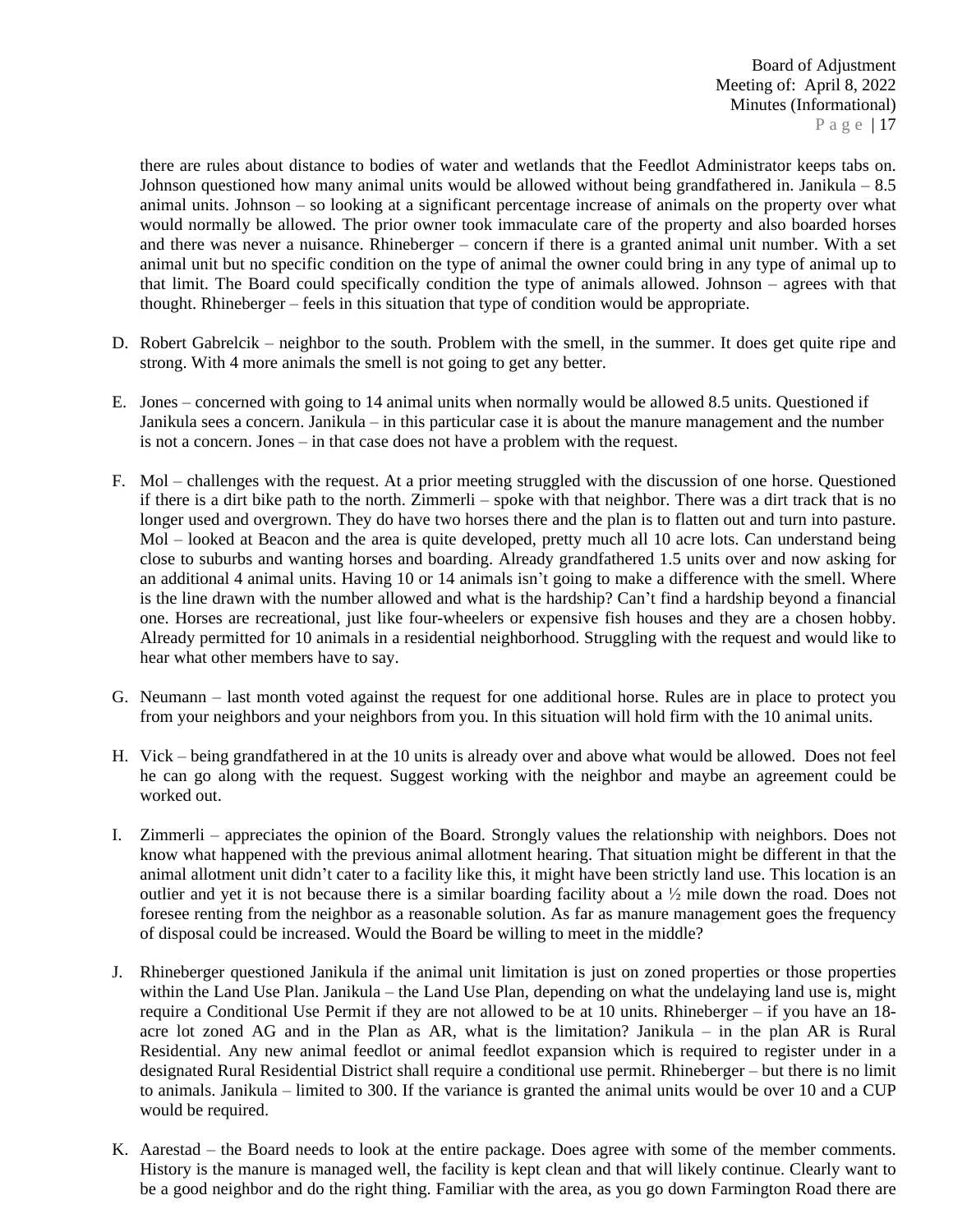a lot of people that have horses. Struggles with what if there is a neighbor that has the same size lot and wants to request additional animals. What if that applicant doesn't have the same history and management style. Based on the applicant's history, character and what is seen feels that 14 horses can be managed but does not like the idea of basically doubling the allowed animal number. Would consider allowing maybe 12 or 13 animal units.

- L. Jones what is the difference between the current applicant doing the right thing and the next person asking for more animals and that person not doing the right thing and therefore are not allowed additional animals? Zimmerli – not looking to be a benchmark for the community. Important to point out that the precedence of doing the right thing is a critical part of granting a variance. You don't want people going behind the Boards back and not addressing the Feedlot Ordinances or talking with Staff and making sure they are doing the right thing. Look at the opposing community and there are also others that are in favor of the request. Willing to take feedback to create a positive relationship with neighbors and the Board. Prepared to address any conditions or make changes.
- M. Mol questioned where the horses will be ridden. Do they go out to the gravel road or is there enough property for them to ride? There are times you come around a corner and there are four riders riding down the dirt road and taking up the entire road. Concern is where these additional horses will be ridden. The parcel only has so much land above water. Zimmerli – communicates with anyone that comes to the facility the riding expectations. There is a 70' x 160' indoor acclimated arena, that is used by the boarders. No public is allowed to ride in the arena. They are not a stable and do not provide riding lessons. With aerial displayed areas of the parcel available for riding was reviewed. Recommends outside riding to everyone but very few take the opportunity. Located 3 minutes from the Lake Rebecca Trail Head which can easily be accessed via a quick trailer ride.
- N. Rhineberger displayed the Land Use Plan and pointed out the entire area is in the Plan for AR. There are 2 other boarding facilities to the north that are currently AG zoned but AR in the Plan. Anything with 10 or more animal units is required to have a CUP. From a zoning standpoint this parcel and the 2 lots to the south would all be limited to .5 animal units per acre. Janikula – this property is grandfathered in because it was at 10 units prior to when the Ordinance was adopted.
- O. Mol moved to close the public hearing portion of the hearing to oral and written testimony and direct Staff to draft Findings consistent with denial for their review at the hearing of May 6, 2022. Neumann seconded the motion.

*DISCUSSION: Rhineberger addressed the applicant. If a vote is cast, and passes as mentioned, there is no* chance for withdrawal. If the presented motion were to pass no additional animals would be allowed. There is still an option to request a withdraw of the request and the Board would not formally deny. A denial will become *a recorded document with the properties abstract. A withdrawal would not. The withdrawal allows for* reapplication of the same variance or a revised request right away. With a denial there is at least a 6-month reapplication timeline. Ouestioned the applicant if he would like the Board to hold off voting and request a withdrawal or request the Board move forward with a vote. Zimmerli  $-$  would there be any opportunity to make amendments. Rhineberger  $-$  only option right now would be move forward with a vote or the moving party *withdraw motion to allow a request to withdraw.*

Zimmerli addressed the Board and asked if anyone would be willing to withdraw the motion and approve with a *reduced number of animal units or restrictions to horses only with a condition addressing manure management. Questioned why the other variance mentioned was approved and his may not be. Rhineberger – the one* referenced was a completely different sicario. The Board allowed more of a temporary variance because of older *horses on site and conditions related to no additional animals until in compliance.*

Mol recognized the applicant is here in good faith. There are 2 neighbors that presented reservations, they didn't say absolutely not allow the variance. At the last meeting the response from the neighbors and Township were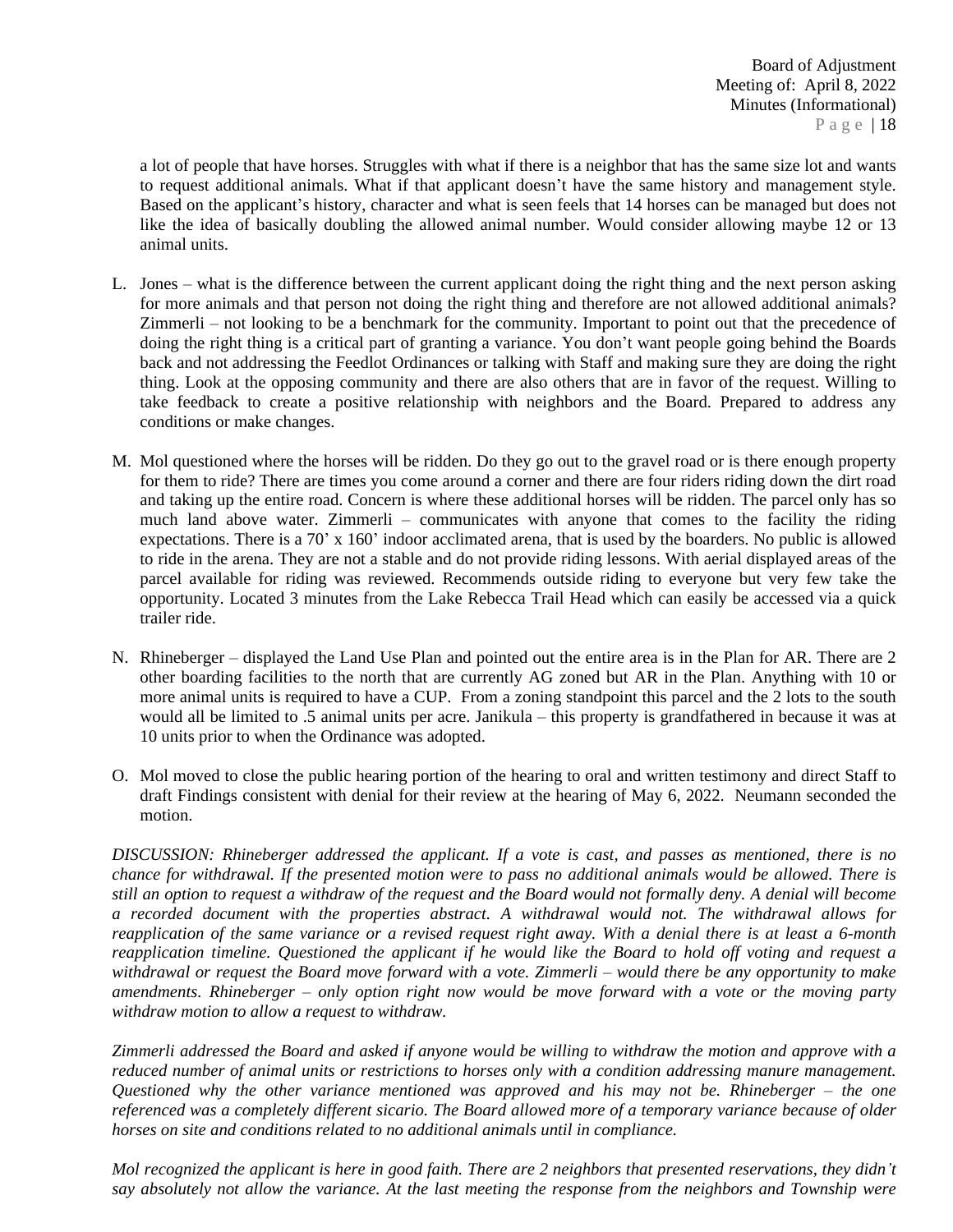different than this request. Willing to withdraw the motion for some type of compromise to continue for a better Township and neighbor response. Can't see allowing 14 but maybe 11 or 12 animal units. Would like to have *neighbors indicate they have no problem with additional animals. Rhineberger – clarified that the property is already over and would like to see a specific number of animal units.*

Aarestad – would allow request to be continue for the applicant to come back with a varied request and *additional neighbor responses. Rhineberger – what would continuing resolve? If the Board is only looking to* address the number of animals, that can be ironed out without needing to continue. Is the neighbor adding approval going to change the number allowed? The Township already approved at 14 units so going down in number isn't going to change anything with their response. The Board already talked out what they feel are the *positives and negatives. Would like to see the Board figure out what number they would be willing to allow.*

Mol withdrew his motion. Neumann withdrew his second.

P. Mol moved to approve a variance to allow a total of 12 animal units of equine species only. Based on approval by Franklin Township. Condition: Maintain manure management plan with Feedlot Program Administrator.

DISCUSSION: Rhineberger questioned Janikula if a CUP is required for 10 or more animal units than why is this request before this Board. Janikula – a feedlot expansion that is proposed requires a CUP. The challenge is the way the Ordinance is written. If he owns 40 acres and is AR in the Plan, there are not animal unit restrictions. In this case, he needs the variance to go bigger and the CUP to physically be allowed to be bigger. Rhineberger  $$ the property is already zoned AR and needing a variance because the animal restrictions are tighter. So why the need for a CUP. Technically AR in Plan the zoning already supersedes what the Land Use Plan would do. The Planning Commission would be hearing the same request. This is not like a business request, where there could be a setback variance and then the CUP hearing. Janikula  $-$  under the AR zoning district it states that no new animal feedlots or feedlot expansions are allowed. Rhineberger  $-$  the way it is written we will need to talk with legal counsel. If stated that way then exceeding 10 animal units is a prohibited use. The Board is not allowed to grant a variance to a use prohibited in a district. Thought is that maybe because the variance is a number *variance, that could be an exception to the rule. Janikula – it is not clearly defined.* 

Mol withdrew his motion due to lack of a second.

P. Mol moved to continue the meeting to May 6, 2022, to allow time for legal clarification on what the Board is allowed to do with the request. Seconded by Vick.

VOTE: CARRIED UNANIMOUSLY

## **SITE INSPECTION**

Board scheduled Friday, April 22nd at 8:00 a.m. for site inspection.

Meeting adjourned at 11:40 a.m.

Respectfully submitted,

Barry Rhineberger Planning & Zoning Administrator

BR:sld Cc: Board of Adjustment Applicants/Owners